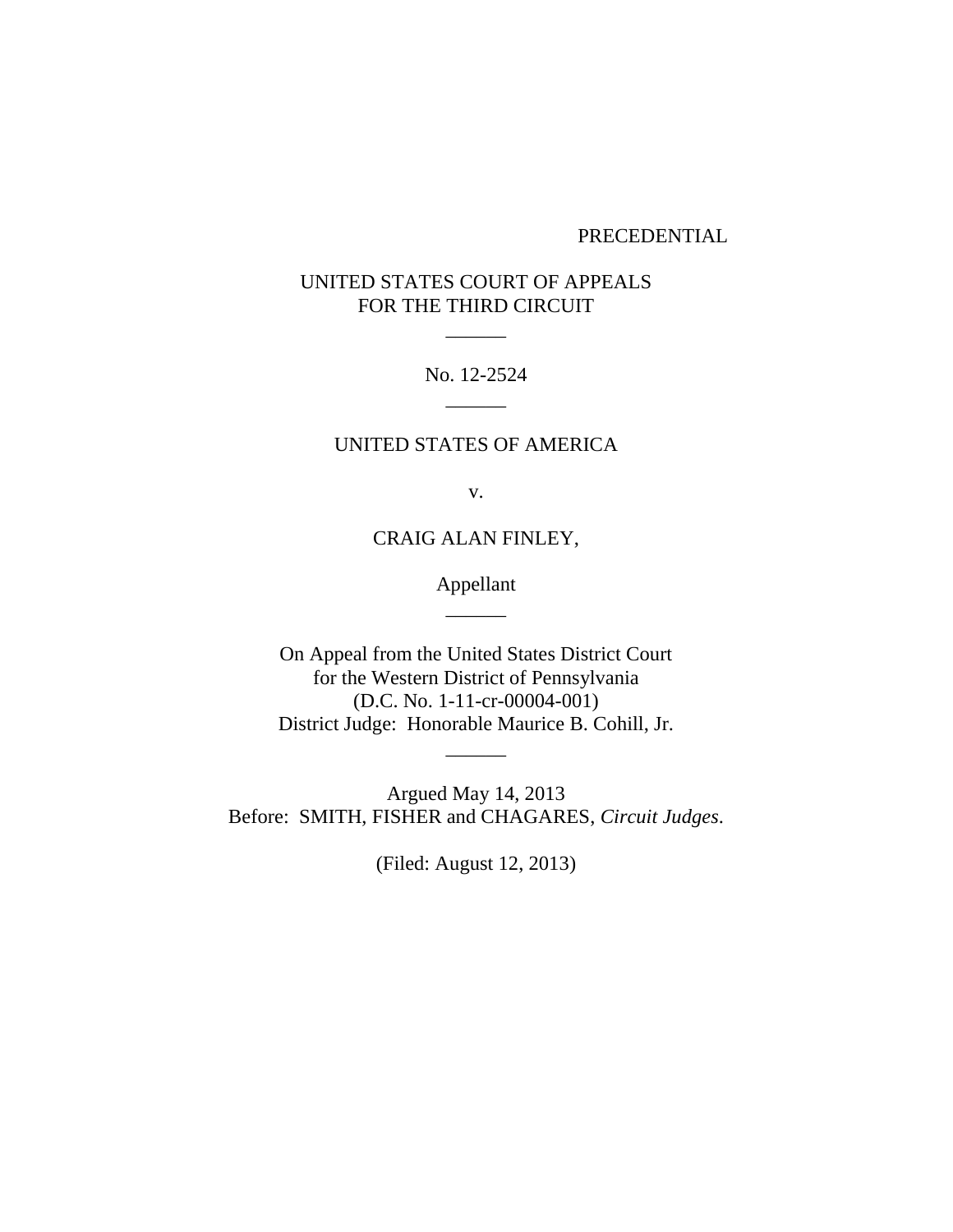Karen S. Gerlach, Esq. (ARGUED) Office of Federal Public Defender 1001 Liberty Avenue 1500 Liberty Center Pittsburgh, PA 15222 *Counsel for Appellant*

David J. Hickton, Esq. (ARGUED) Robert L. Eberhardt, Esq. Rebecca R. Haywood, Esq. Office of United States Attorney 700 Grant Street, Suite 4000 Pittsburgh, PA 15219

Christian A. Trabold, Esq. Office of United States Attorney 17 South Park Row, Room A330 Erie, PA 16501 *Counsel for Appellee*

# OPINION OF THE COURT  $\overline{\phantom{a}}$

 $\overline{\phantom{a}}$ 

#### FISHER, *Circuit Judge*.

Craig Alan Finley was convicted in the U.S. District Court for the Western District of Pennsylvania of production, receipt, distribution, and possession of material depicting the sexual exploitation of a minor. Finley appeals from the District Court's judgment of conviction and sentence of 50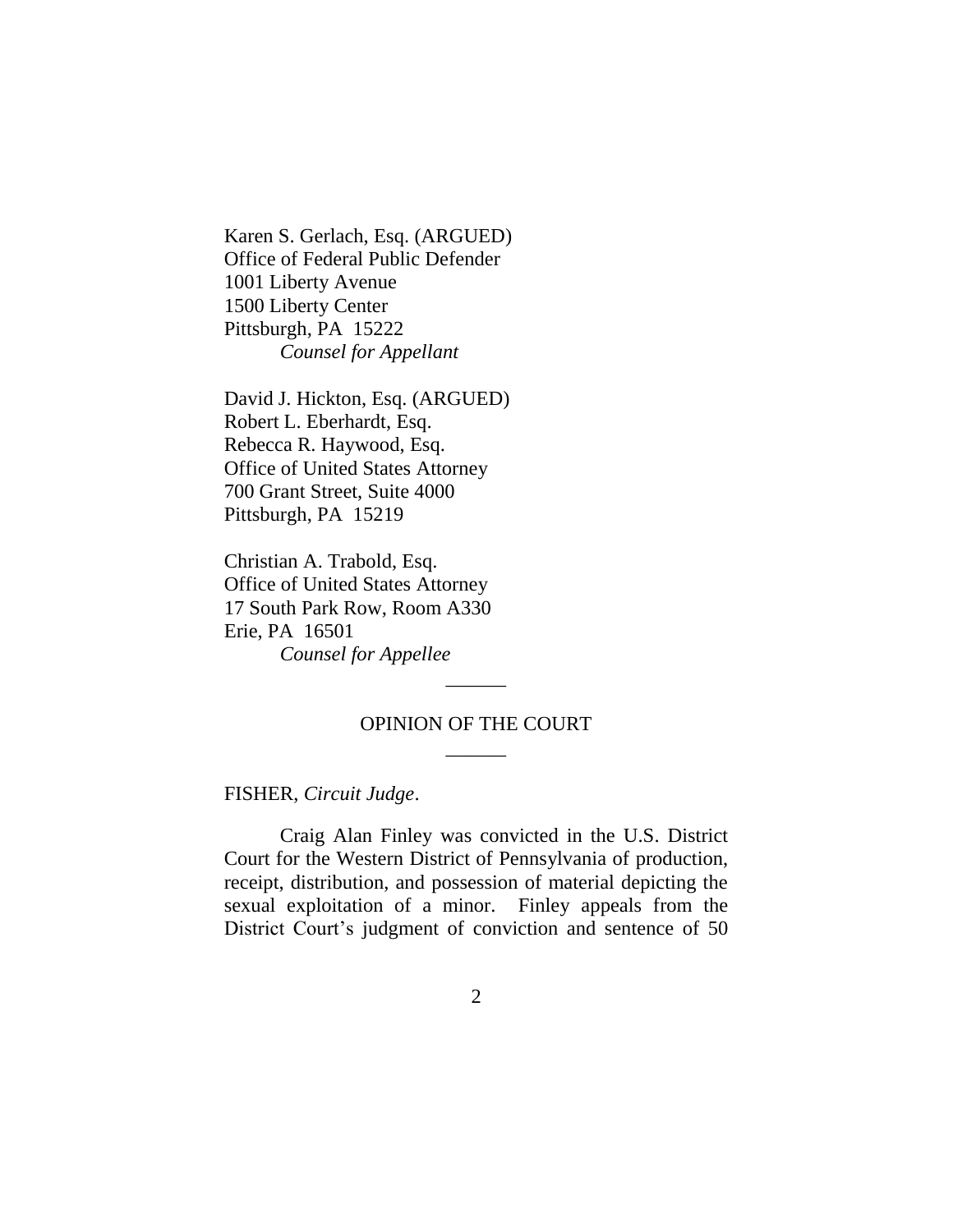years' imprisonment followed by a life term of supervised release. For the following reasons, we will affirm.

## I.

## A.

The events leading to Finley's indictment and conviction began in 2010 when FBI Agents Marc Botello of Los Angeles, California and Barry Couch of Rochester, New York commenced independent undercover investigations using GigaTribe, a peer-to-peer online file-sharing program. The agents performed "takeovers" of third party accounts, which allowed them to share files and engage in chats with other users. A user with the screen name Boys4me2010 allowed the agents to access his files, including a number of videos and images that contained child pornography. On one occasion, after Boys4me2010 implied that he was sexually involved with a child, Agent Couch asked for the child's name, and Boys4me2010 gave it. Agent Couch then identified one of Boys4me2010's folders that was titled with the child's name and contained images of a young boy. Thereafter, the agents independently identified Boys4me2010's Internet Protocol ("IP") address, traced the IP address to its provider, Armstrong Cable Services, in Butler, Pennsylvania, and subpoenaed the company for information pertaining to the owner of the IP address. Armstrong responded in each instance that the IP address belonged to Craig Finley of Titusville, Pennsylvania.

Agent Michael Shaffer of the Erie, Pennsylvania FBI office became involved in the investigation after receiving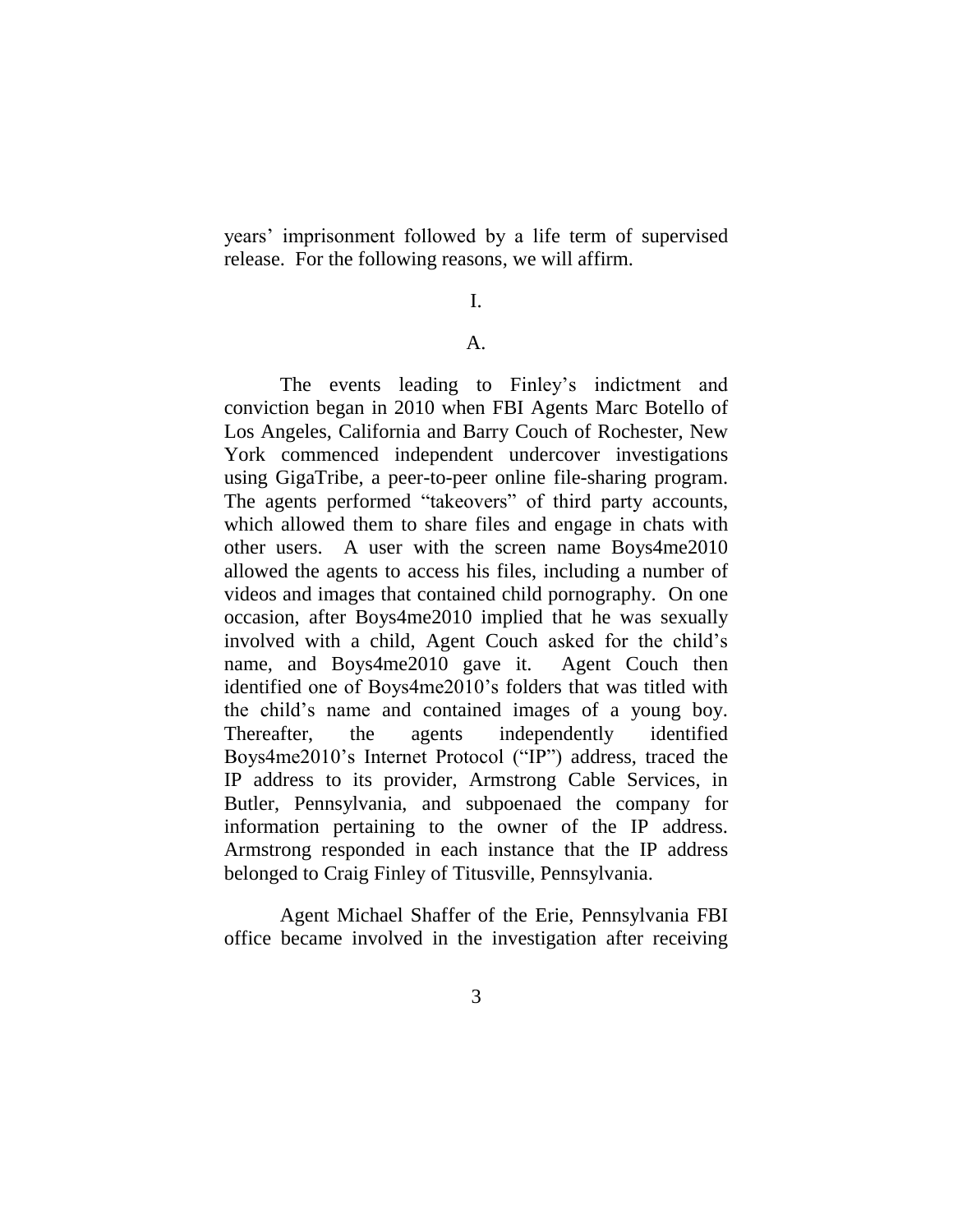leads from Agents Botello and Couch. On December 23, 2010, Agent Shaffer executed a search warrant for Finley's apartment, and although he found no one inside, he did find a running computer. In order to wake the computer, Agent Shaffer moved its mouse, which allowed him to identify a GigaTribe account with the screen name Boys4me2010. He saw images that Boys4me2010 was sharing, including an image of the torso of a boy who was sitting on a green couch. Agent Shaffer saw the same couch in Finley's apartment.

Pennsylvania State Police Corporal Robert Pearson, a federally deputized law enforcement officer who is an expert in computer forensics, conducted examinations of two computers that were seized from Finley's apartment. The computers contained Finley's resume, a link to Finley's Facebook page, and a GigaTribe account for Boys4me2010, along with explicit examples of sharing, distributing, and receiving child pornography. Corporal Pearson estimated that Boys4me2010 had engaged in conversations about sharing, distributing, and receiving child pornography with hundreds of GigaTribe users. He also estimated that there were approximately 30,000 videos and images of child pornography on the two computers.

## B.

On July 12, 2011, a grand jury indicted Finley on a four-count superseding indictment: Count One, production of material depicting the sexual exploitation of a minor in violation of 18 U.S.C. § 2251(a), (e); Count Two, receipt of material depicting the sexual exploitation of a minor in violation of 18 U.S.C.  $\S$  2252(a)(2), (b)(1); Count Three,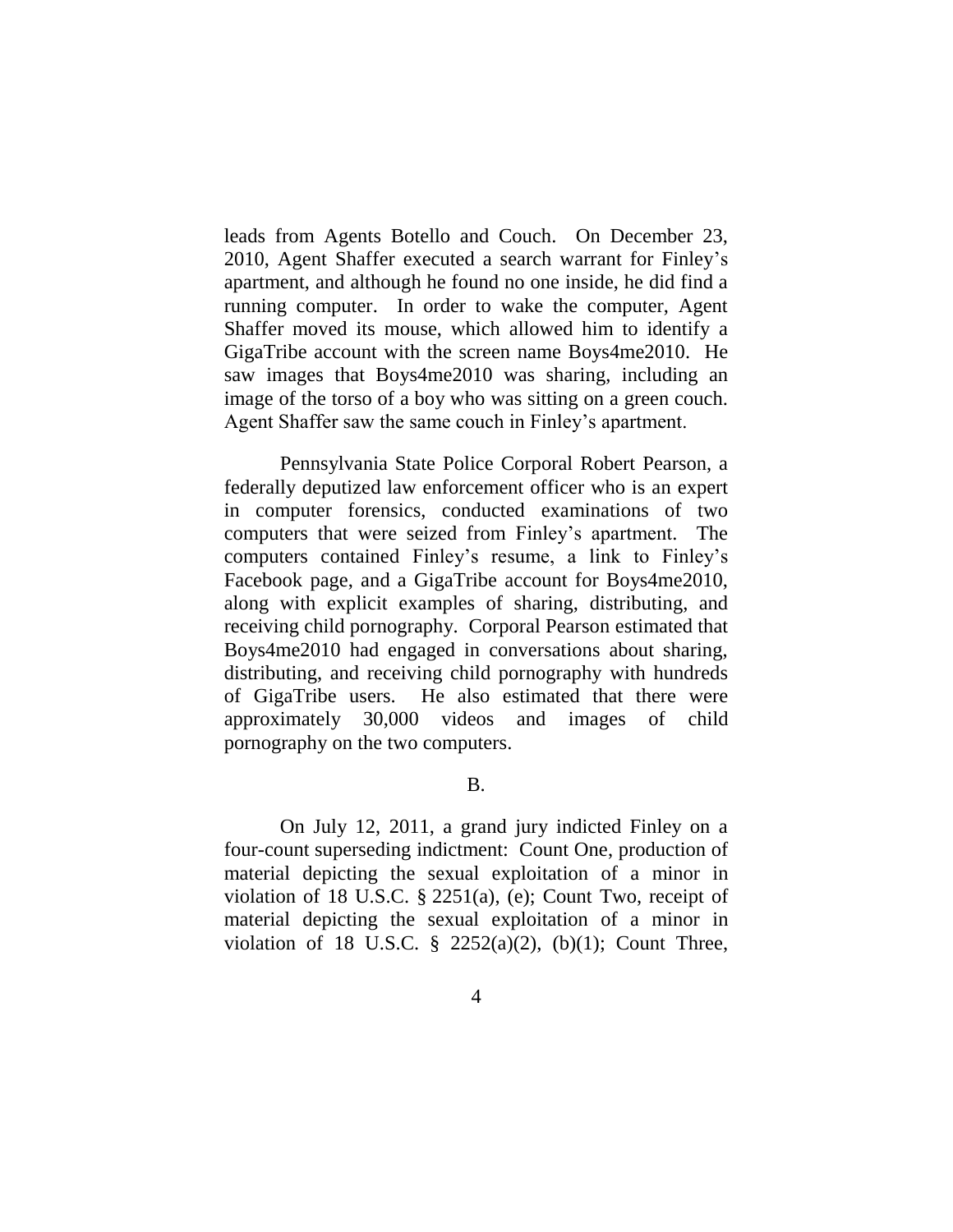distribution of material depicting the sexual exploitation of a minor in violation of 18 U.S.C.  $\S 2252(a)(2)$ , (b)(1); and Count Four, possession of material depicting the sexual exploitation of a minor in violation of 18 U.S.C.  $\S$  2252(a)(4)(B), (b)(2).

Finley pled not guilty and went to trial. Before the jury was selected, defense counsel offered to stipulate that the videos and images obtained from the computers in Finley's apartment were in fact child pornography (i.e., material depicting the sexual exploitation of a minor) on the condition that the government would not show the videos and images to the jury. The government refused on the basis "that a Defendant cannot stipulate away the Government's evidence," and the District Court ruled that the government was not required to accept the offer. App. at 62-63.

The District Court informed the potential jurors that they might be shown graphic images of child pornography:

> "There will likely be explicit language and photographs in this case which will depict children involved in sexually explicit activities. I will tell you, give you a couple of examples. You will likely see pictures and movies of young boys performing oral sex on adult males or other young boys. You will also likely see pictures and movies of adult men performing anal sex on young boys. You will also likely see pictures and movies of young boys engaging in anal sex.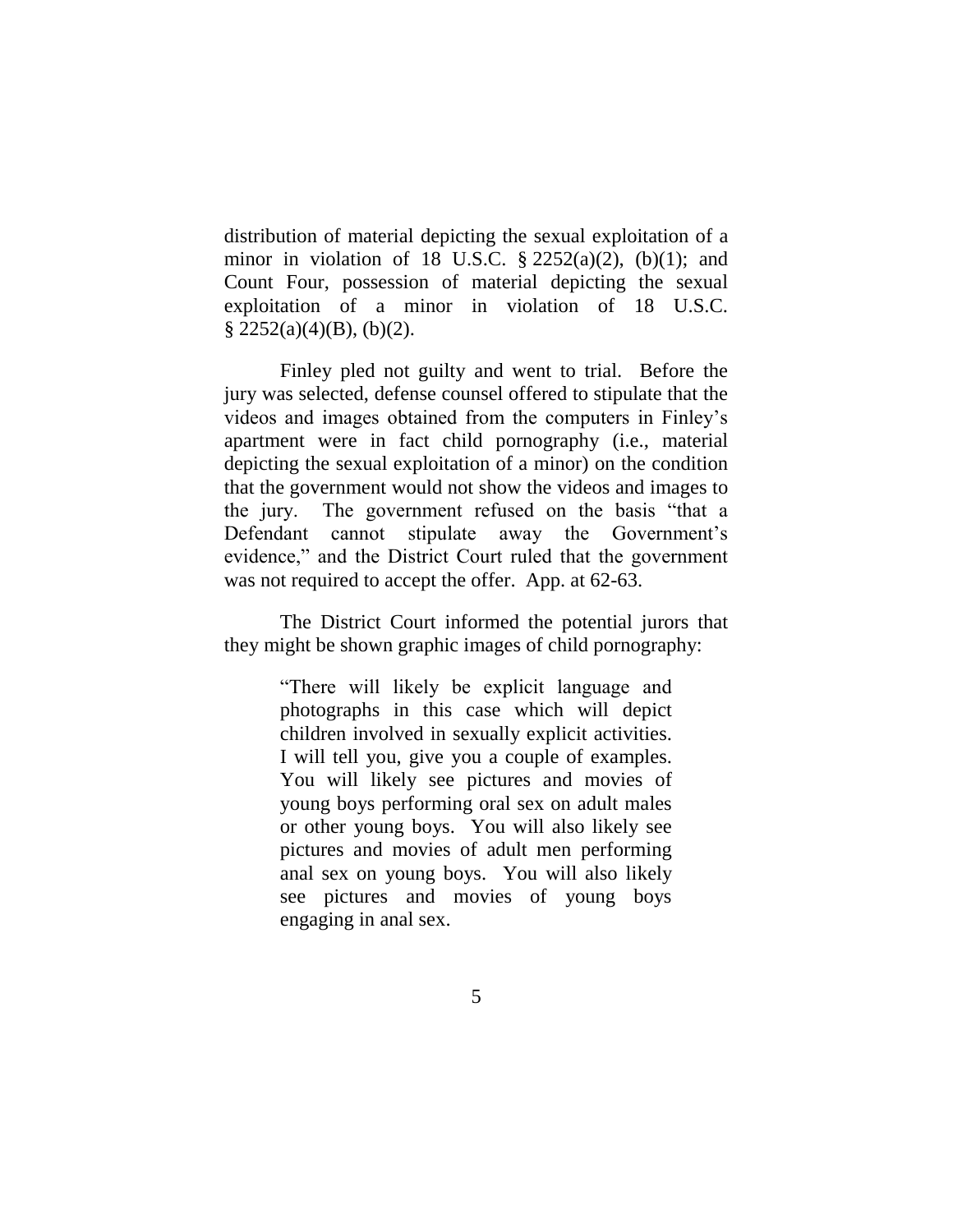The question is, I understand that it may be difficult for you to hear such language or view these pictures; however, due to the nature of the case some exposure to this material will be necessary. It is important that you be able to set aside any personal feelings you may have about the material that you see and fairly consider the evidence to consider whether this Defendant is guilty of any of the charges.

Will the mere subject matter of this case affect your ability – the ability of any of you to listen and later fairly discuss the evidence with other jurors and act as a fair and impartial juror?"

*Id.* at 115-16. One juror was excused following this question.

Despite the District Court's ruling that the government was not required to accept defense counsel's offer to stipulate to the content of the videos and images, defense counsel made the following remarks in his opening statement:

> "I will tell you right now the images that are being distributed and received through the GigaTribe program on these computers, they're images of child pornography. They are minors engaged in sexually explicit conduct . . . .

> So if the prosecutor chooses to still show them to you, even though we are not disputing that fact, he has the right to show them if he chooses, but I am telling you we're not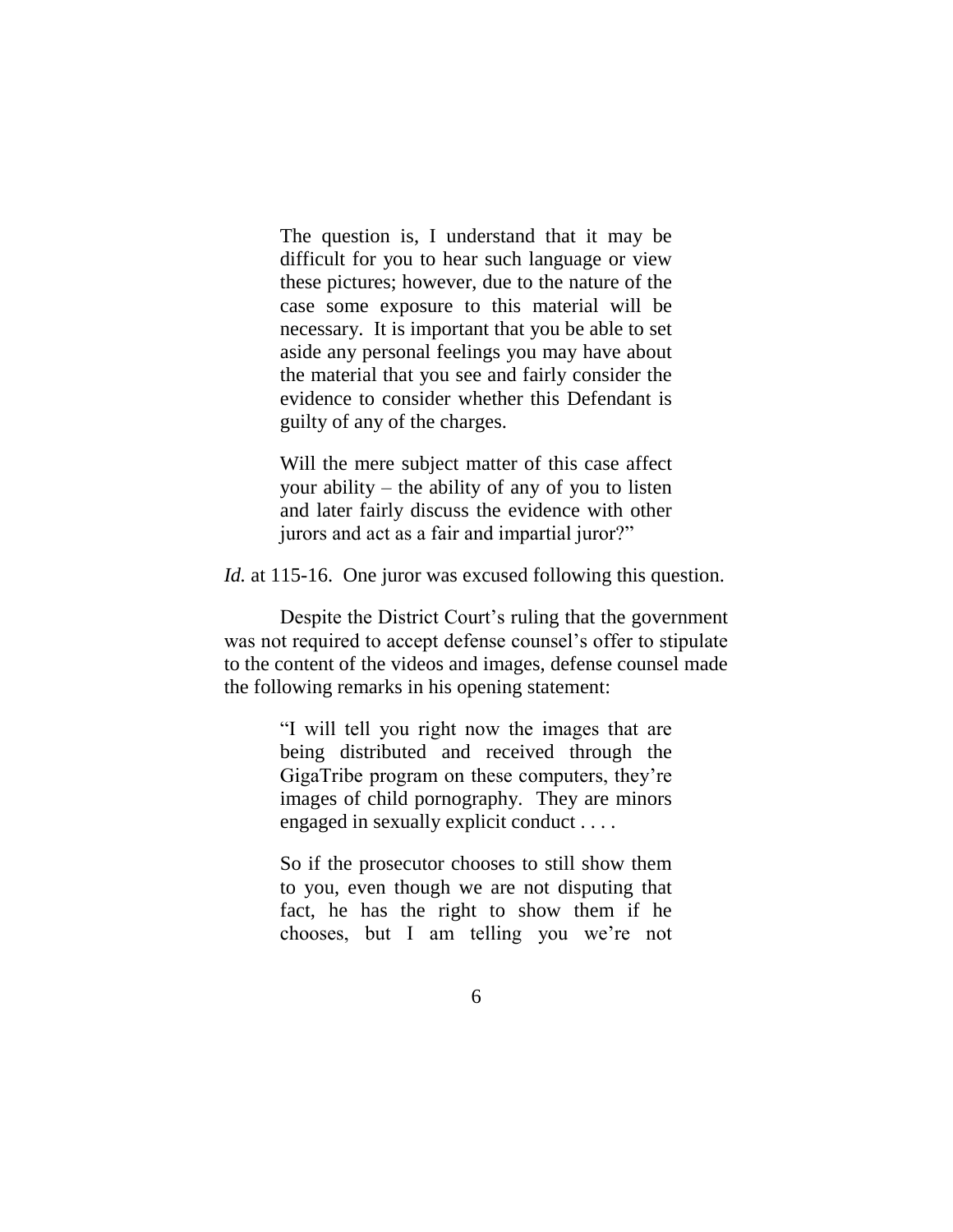disputing it. I will stand up in my closing argument and tell you that the images are images of minors engaging in sexually explicit conduct. If they still choose to show the images to you, they're doing it in the hopes that you will be so horrified you will stop thinking and you will be so horrified you will want to convict somebody because you will be so angry at what you see. Then the person they're going to parade in front of you is Craig [Finley]."

*Id.* at 199-200.

Before Agent Botello testified, defense counsel objected to four videos that the government intended to show to the jury. Specifically, defense counsel argued that their admission was unfairly prejudicial under Rule 403 of the Federal Rules of Evidence. The District Court, after viewing the content of the videos, allowed their admission, stating:

> "Well, I am not going to try to describe them other than to say in each case there are individuals on the screen committing oral sodomy, and I think it's part of this prosecution so I am going to let them in."

*Id.* at 207. Defense counsel then stated that the District Court still had to balance the probative value and prejudicial effect of the videos under Rule 403. The District Court responded: "Right. And I think that the probative value outweighs the possible prejudice." *Id.* The four videos were then shown to the jury. *Id.* at 260-62; Gov't Exs. 1A, 1B, 1C, and 1D.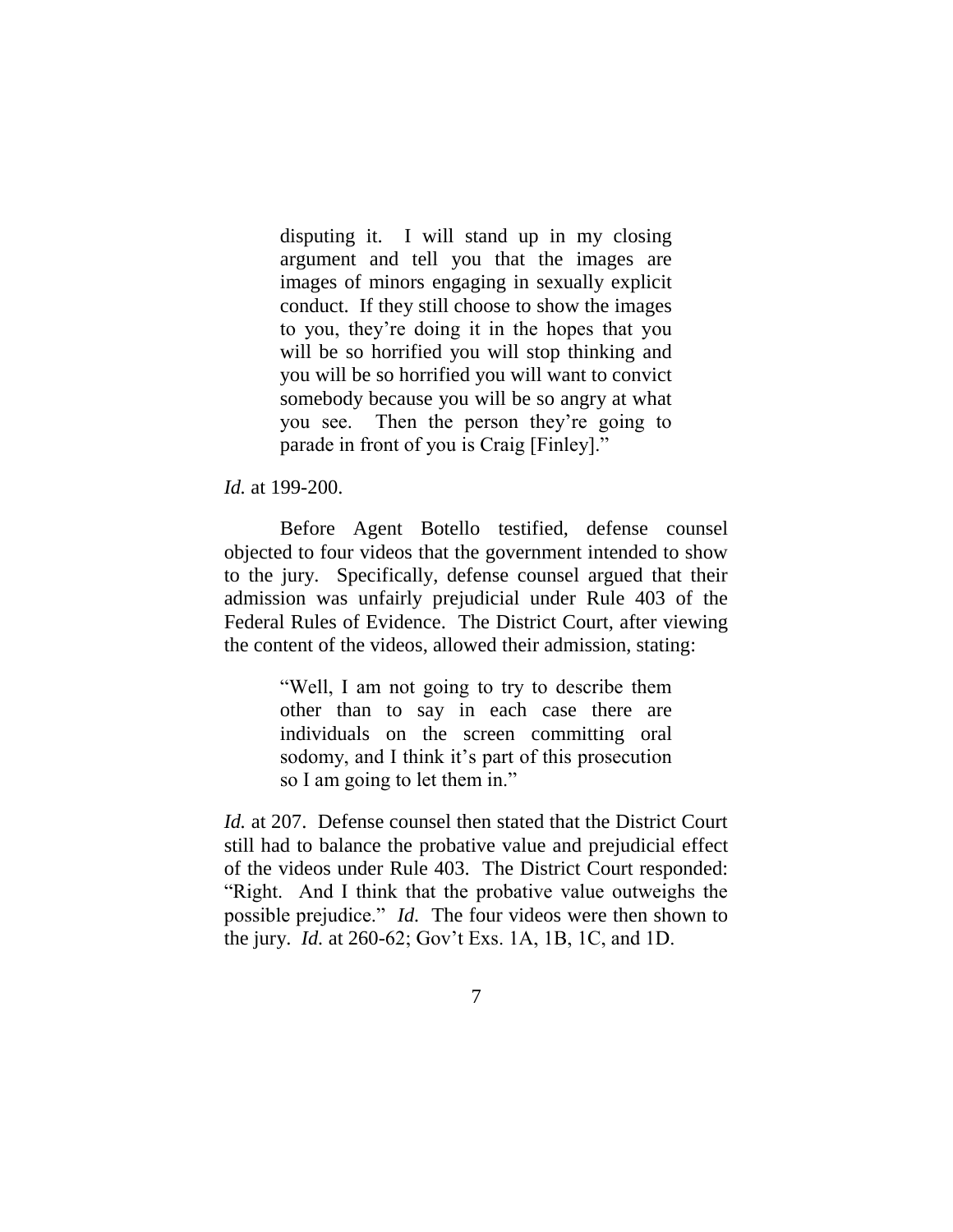Again, before Agent Couch testified, defense counsel objected to nine videos and two images that the government intended to show to the jury. The District Court, after viewing the videos and the images, allowed their admission, stating:

> "I don't think it is necessary for me to put on the record what I think I have just seen. The pictures will speak for themselves. But I understand where [defense counsel] is coming from and I would simply say that they are I think relevant to the entire prosecution here and on balance the possible prejudice is outweighed by the probative value."

*Id.* at 277. The nine videos and two images were then shown to the jury. *Id.* at 326-32; Gov't Exs. 4B, 4C, 4D, 4E, 4F, 4G, 4H, 4I, 4J, 4K (image), 4L (image).

Finally, during the testimony of Corporal Pearson, defense counsel renewed his objection to the showing of more child pornography. He argued that the jury had reached a "saturation point." App. at 479. The District Court stated that the "[r]uling is the same." *Id.* At one point thereafter, the government acknowledged that at least several members of the jury "were visibly and openly crying" after seeing "[p]ictures of six-, seven-, eight-year-old boys being anally raped and crying while it occurs." *Id.* at 867.

During the charge conference, defense counsel, with regard to Count One, objected to the government's proposed jury instruction that "[e]ven a sleeping child can engage in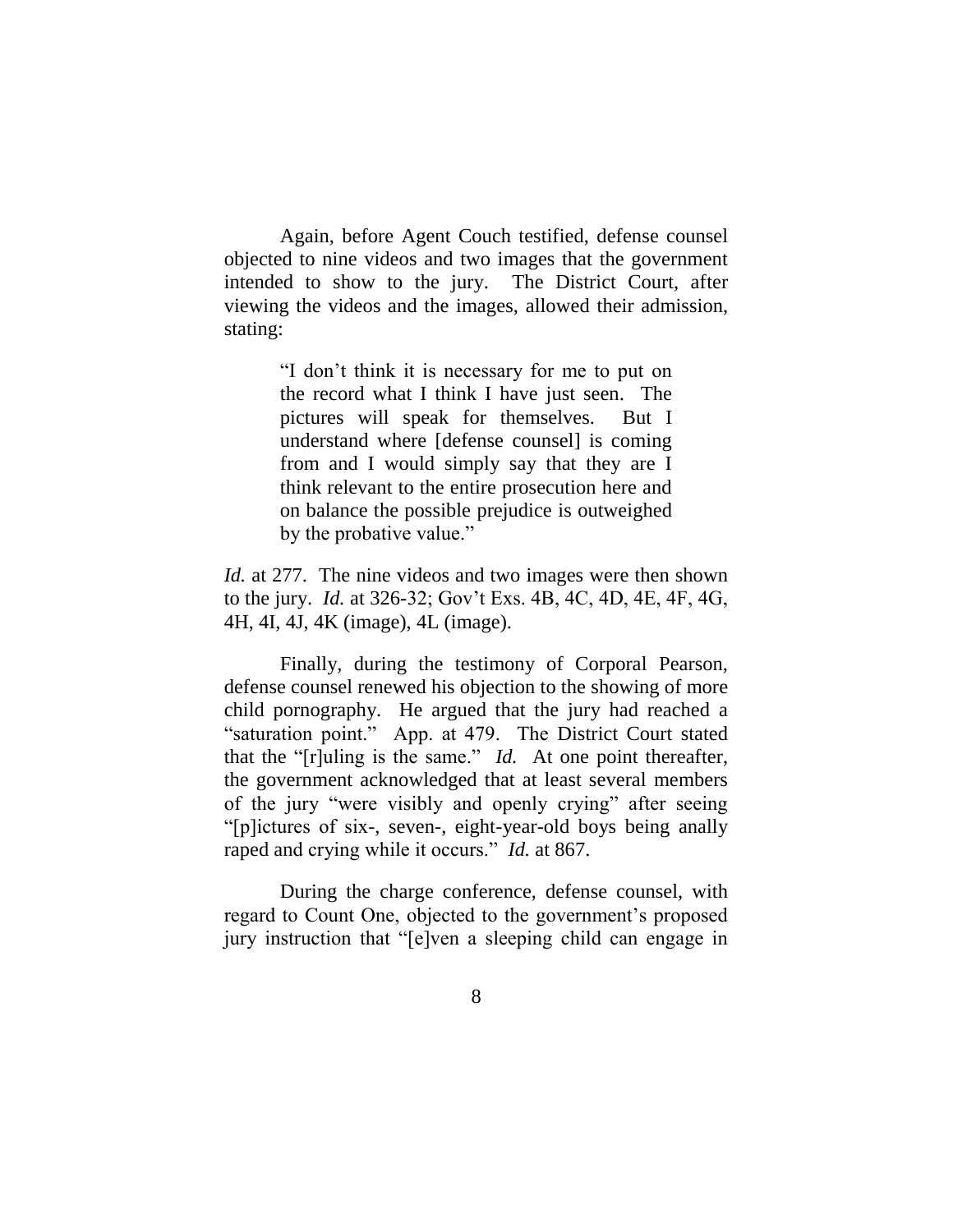sexually explicit conduct when, for example, another person uses the child to create sexually explicit conduct." *Id.* at 542- 43. The District Court allowed the instruction, but stated, "I think I am going to modify it and say: Even a sleeping child can be said to have engaged." *Id.* at 543. After the government rested its case, defense counsel made a motion for judgment of acquittal on Count One under Rule 29 of the Federal Rules of Criminal Procedure and argued that as a matter of law a sleeping child cannot "engage in" sexually explicit conduct. The government's evidence with regard to Count One showed that the child at issue was asleep at the time of the events in question. The District Court denied the motion, stating:

> "Well, I think we discussed that briefly in chambers on the record, but I think under all the circumstances while they are not explicitly engaged in what we might think of as the common terminology, I think here what they're talking about is there was explicit contact with him; and even though he didn't participate, because he was asleep, I think under the legal definition he did engage in sexual activity . . . . So we will deny the motion."

*Id.* at 676. The District Court, in its charge to the jury, stated:

"Even a sleeping child can be said to have been engaged in sexually explicit conduct when, for example, another person uses the child to create the sexually explicit conduct."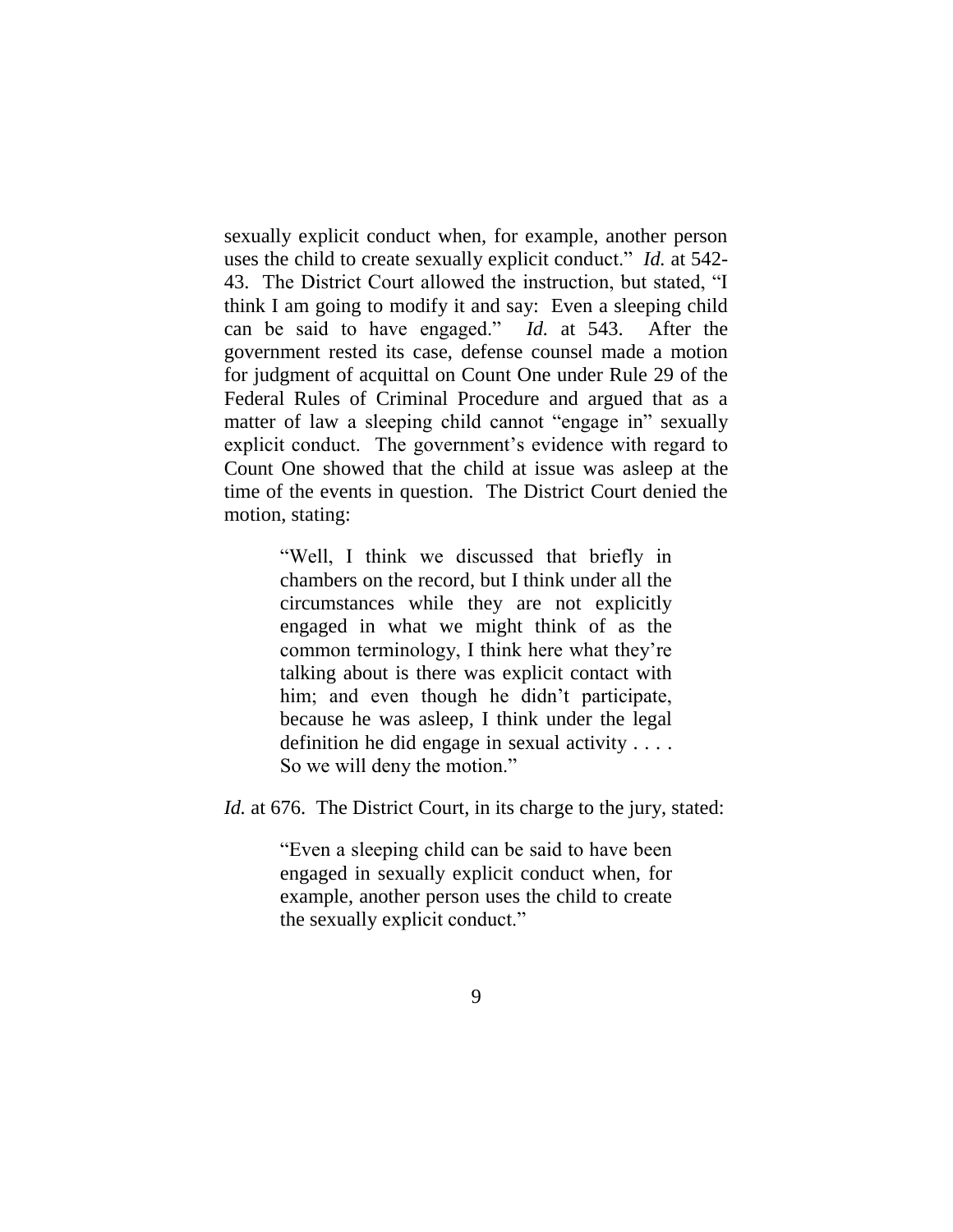*Id.* at 790. After the District Court charged the jury, defense counsel renewed his objection, and the District Court declined to change its position. On January 26, 2012, the jury returned a verdict of guilty on all four counts.

The counts on which Finley was convicted came with statutory maximums: 30 years for Count One; 20 years for Count Two; 20 years for Count Three; and 10 years for Count Four. According to the Probation Office's Presentence Report ("PSR"), no sentence could be imposed at Count Four because it was a lesser included offense of Count Two. Also, the PSR noted that, based on Finley's total offense level and criminal history, the advisory Sentencing Guidelines called for life imprisonment. Because the sentence on the count carrying the highest statutory maximum (i.e., Count One at 30 years) was less than life imprisonment, the PSR advised that the sentence imposed on one or more of the other counts "shall run consecutively, but only to the extent necessary to produce a combined sentence equal to the total punishment." PSR ¶ 63 (citing U.S.S.G § 5G1.2(d)).

Finley objected to the PSR by arguing that the violations under Counts Two and Three for receipt and distribution of material depicting the sexual exploitation of a minor were violations of the same statutory provision, 18 U.S.C. § 2252(a)(2), and constituted alternative ways of proving the same offense. Finley thus asserted that consecutive punishments on these counts would violate the Double Jeopardy Clause of the Fifth Amendment. From this, Finley contended that his statutory maximum was 50 years, but that a sentence of 30 years would be sufficient. The government disagreed and argued that Finley's statutory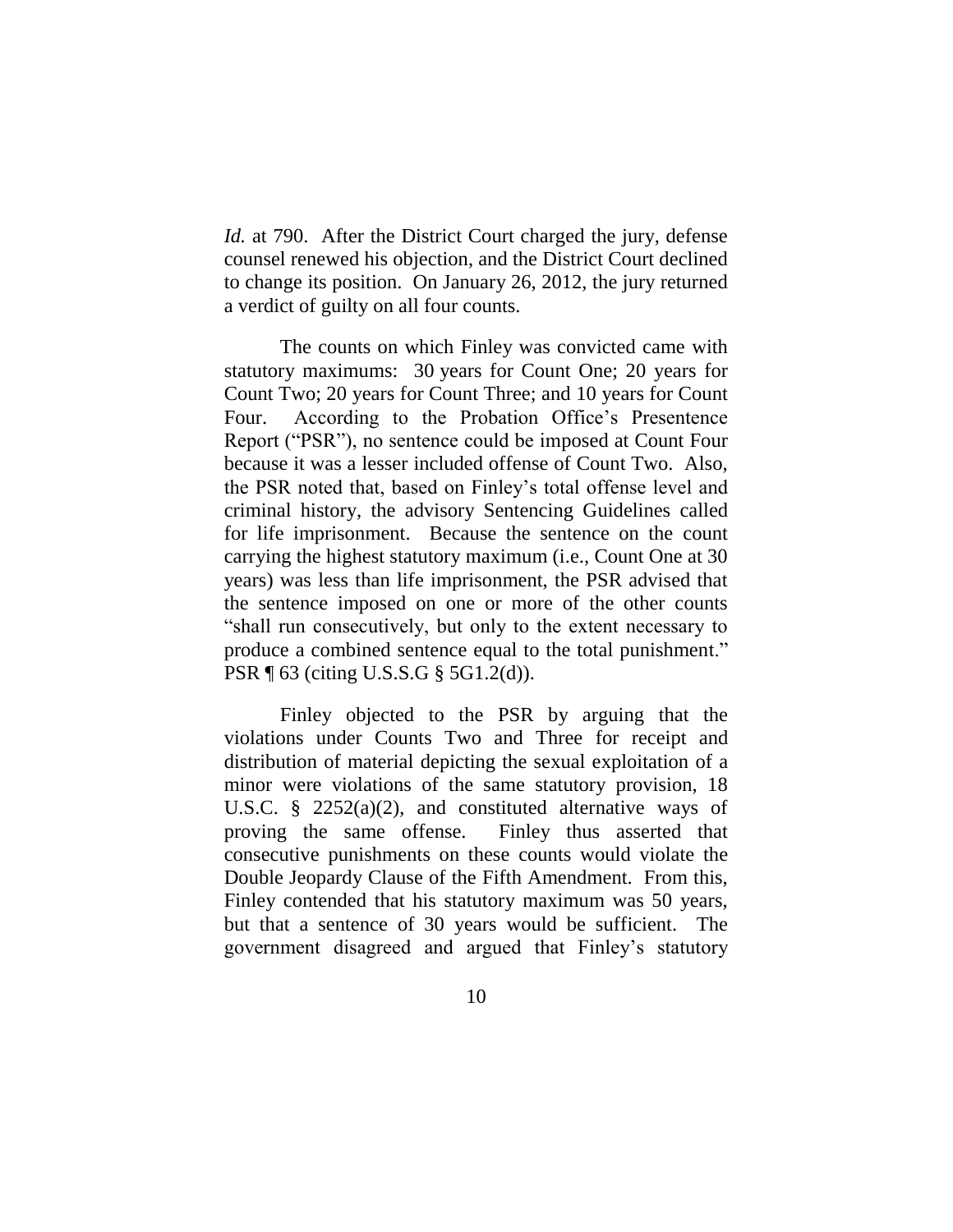maximum should be 70 years, as a result of running the sentences at Counts One, Two, and Three consecutively. The government then asked for the maximum sentence. The District Court addressed Finley's objection and concluded that separate punishments would not violate the Double Jeopardy Clause in Finley's case. The District Court explained:

> "[T]he evidence established that the Defendant at a minimum distributed the images he produced in Count One separate and apart from images he received in Count Two. The evidence at trial also established that the Defendant received images that he did not possess and distributed different images that he already possessed. We agree with the government that the nature of the peer to peer network and this particular Defendant's conduct in trading images establishes that the charges of receipt and distribution are not identical."

App. at 11. The District Court thus agreed with the government that the statutory maximum was 70 years. At the May 8, 2012 sentencing hearing, the District Court sentenced Finley to a 30-year term of imprisonment at Count One, to be served consecutively with a 20-year term of imprisonment at Count Two. The District Court also imposed a 20-year term of imprisonment at Count Three to be served concurrently with the terms of imprisonment at Counts One and Two. The District Court did not impose a term of imprisonment at Count Four. This resulted in a total term of imprisonment of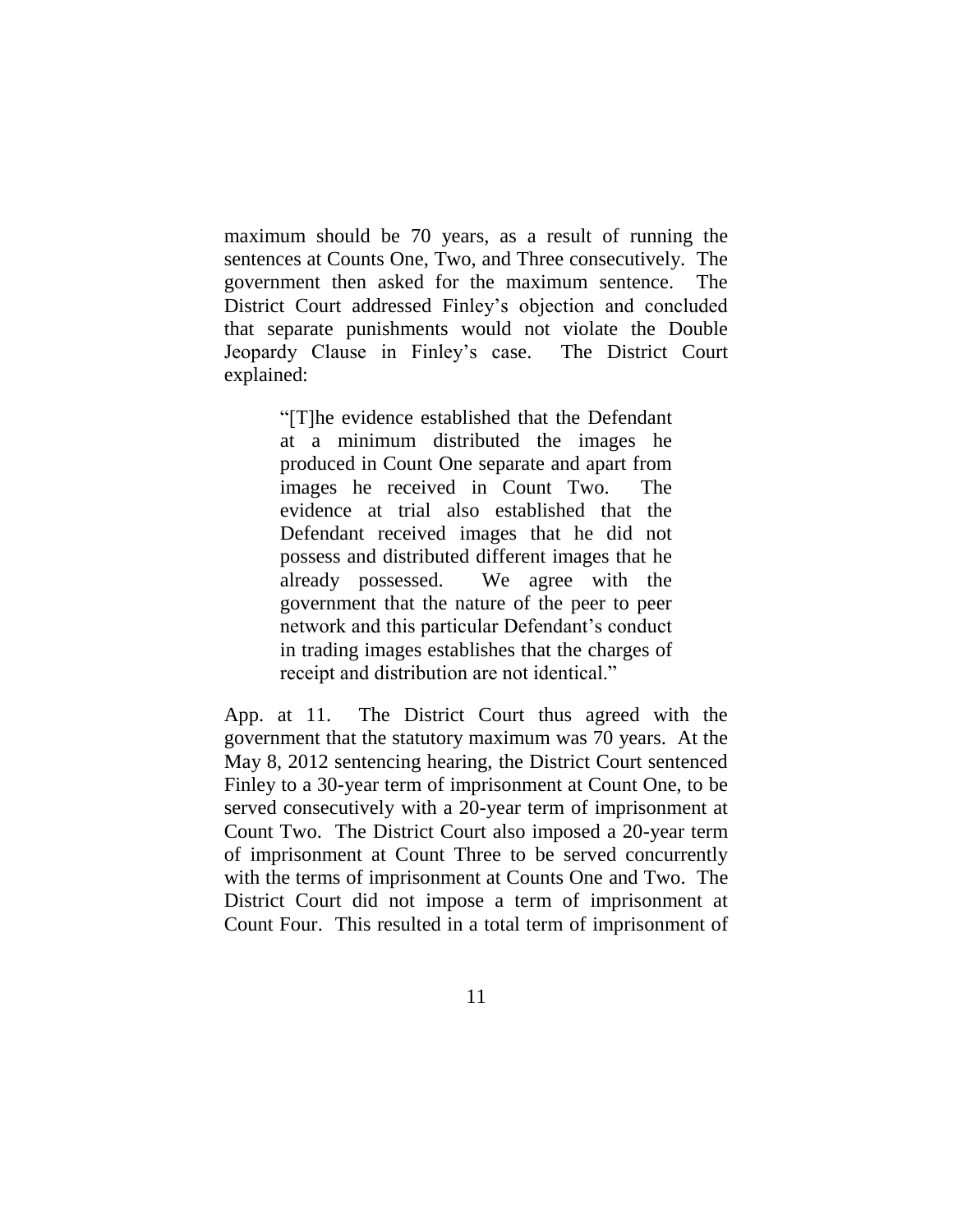50 years, plus a life term of supervised release. Finley then filed a timely notice of appeal.

### II.

The District Court had jurisdiction under 18 U.S.C. § 3231. We have jurisdiction over this appeal under 28 U.S.C. § 1291.

## III.

#### $\mathbf{A}$ .

Finley contends that the District Court committed procedural and substantive errors at trial with respect to Rule 403, which provides that "[t]he court may exclude relevant evidence if its probative value is substantially outweighed by a danger of one or more of the following: unfair prejudice, confusing the issues, misleading the jury, undue delay, wasting time, or needlessly presenting cumulative evidence." A district court is generally afforded broad discretion on evidentiary rulings due to its "familiarity with the details of the case and its greater experience in evidentiary matters." *Sprint/United Mgmt. Co. v. Mendelsohn*, 552 U.S. 379, 384 (2008). "This is particularly true with respect to Rule 403 since it requires an on-the-spot balancing of probative value and prejudice, potentially to exclude as unduly prejudicial some evidence that already has been found to be factually relevant." *Id.* (internal quotation marks and citation omitted). Under this deferential standard, if it is clear that the district court did in fact conduct a Rule 403 analysis, then we will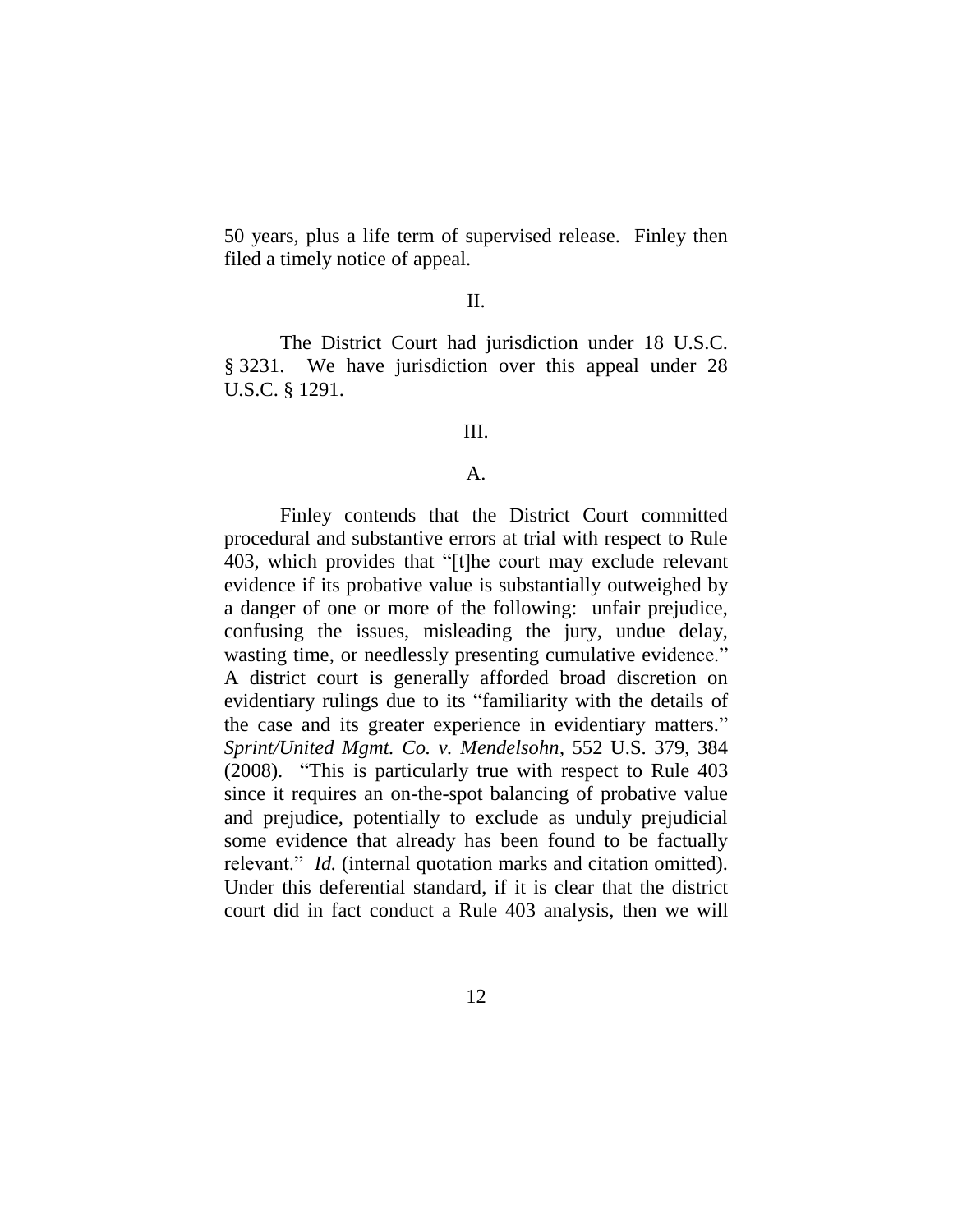uphold the ruling "unless the district court has abused its discretion." *See id.*

1.

Finley asserts that the District Court committed a procedural error by not balancing the Rule 403 factors on the record, and that as a result, we must remand. We have previously stated that "[w]hen a court engages in a Rule 403 balancing and articulates on the record a rational explanation, we will rarely disturb its ruling. Where, however, the court fail[s] to perform this analysis, or where its rationale is not apparent from the record, there is no way to review its discretion." *United States v. Sampson*, 980 F.2d 883, 889 (3d Cir. 1992) (internal citation omitted); *see also Gov't of the V.I. v. Pinney*, 967 F.2d 912, 917-18 (3d Cir. 1992). In *Sampson* and *Pinney*, we found procedural errors where district courts failed to mention anything about probative value or prejudice surrounding particular evidence. *Sampson*, 980 F.2d at 889; *Pinney*, 967 F.2d at 917-18. Thus, in these cases, we were unable to conclude that the district court actually conducted a Rule 403 analysis.

Here, after viewing the first four videos that the government sought to admit, the District Court acknowledged that there were "individuals on the screen committing oral sodomy," and further stated that "I think it's part of this prosecution so I am going to let them in." App. at 207. After defense counsel objected that the court was required to balance the probative value and prejudicial effect of the videos, the District Court stated, "Right. And I think that the probative value outweighs the possible prejudice." *Id.* And,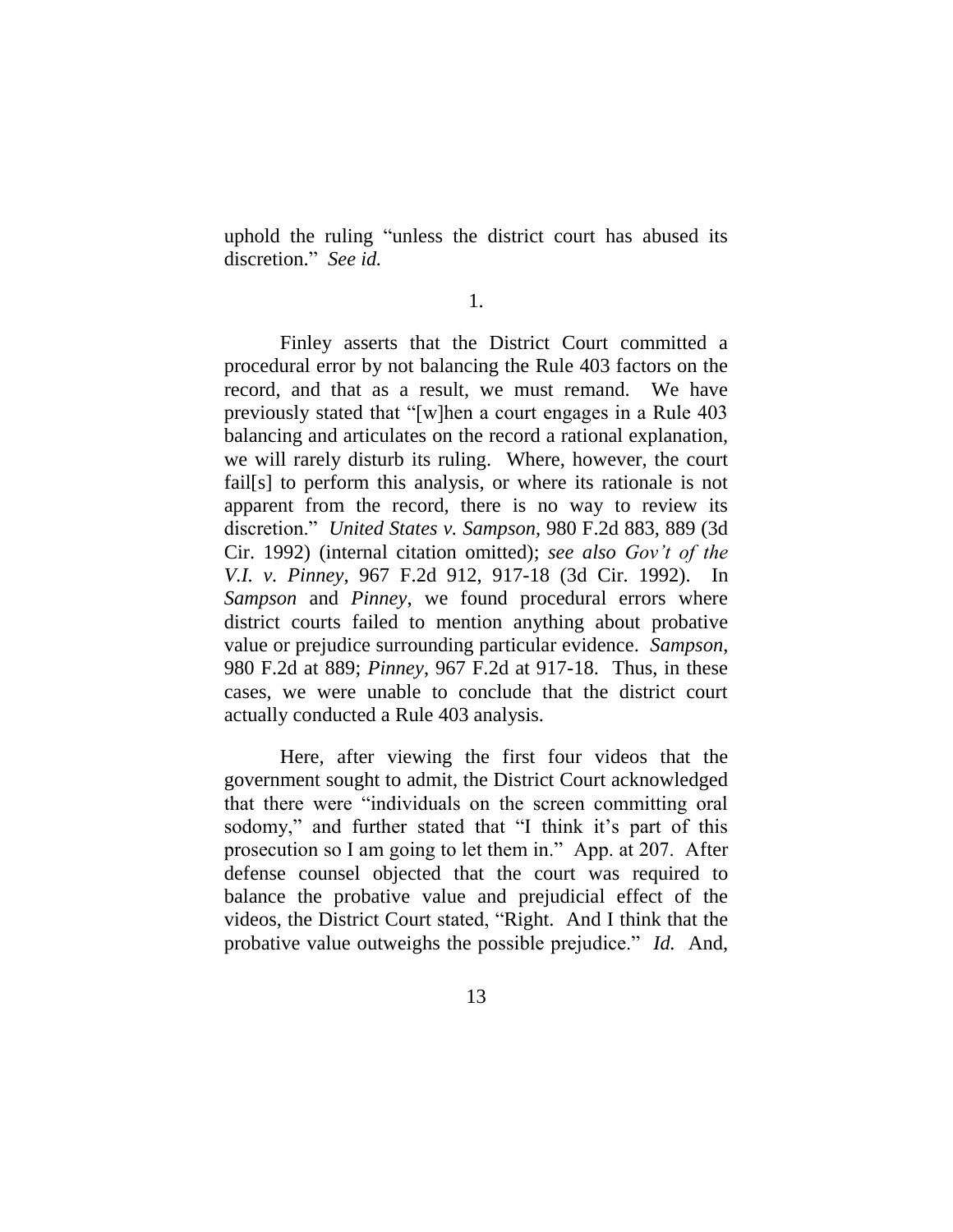after viewing another round of videos and considering another objection from defense counsel, the District Court stated, "I understand where [defense counsel] is coming from and I would simply say that they are I think relevant to the entire prosecution here and on balance the possible prejudice is outweighed by the probative value." *Id.* at 277. Although a more detailed explanation from the District Court would have been helpful, we hold that the District Court's statements were sufficient to satisfy the procedural requirements of Rule 403. Unlike in *Sampson* and *Pinney*, we are able to see that the District Court conducted a Rule 403 analysis, in which it simply concluded that probative value was not substantially outweighed by unfair prejudice.

2.

Finley also puts forth two rationales as to why the District Court committed a substantive violation of Rule 403. Because defense counsel offered to stipulate to the fact that the videos and images contained child pornography, Finley asserts that the videos and images were of no probative value, and thus, should not have been admitted. In the alternative, Finley asserts that the District Court erred in declining to exclude the very worst of the videos and images, and that its decision to admit the videos and images conflicts with this Court's precedent in *United States v. Cunningham*, 694 F.3d 372 (3d Cir. 2012).

With respect to the offered stipulation, the government is entitled to prove its case free from a defendant's preference to stipulate the evidence away. *Old Chief v. United States*, 519 U.S. 172, 189 (1997). As the Supreme Court remarked in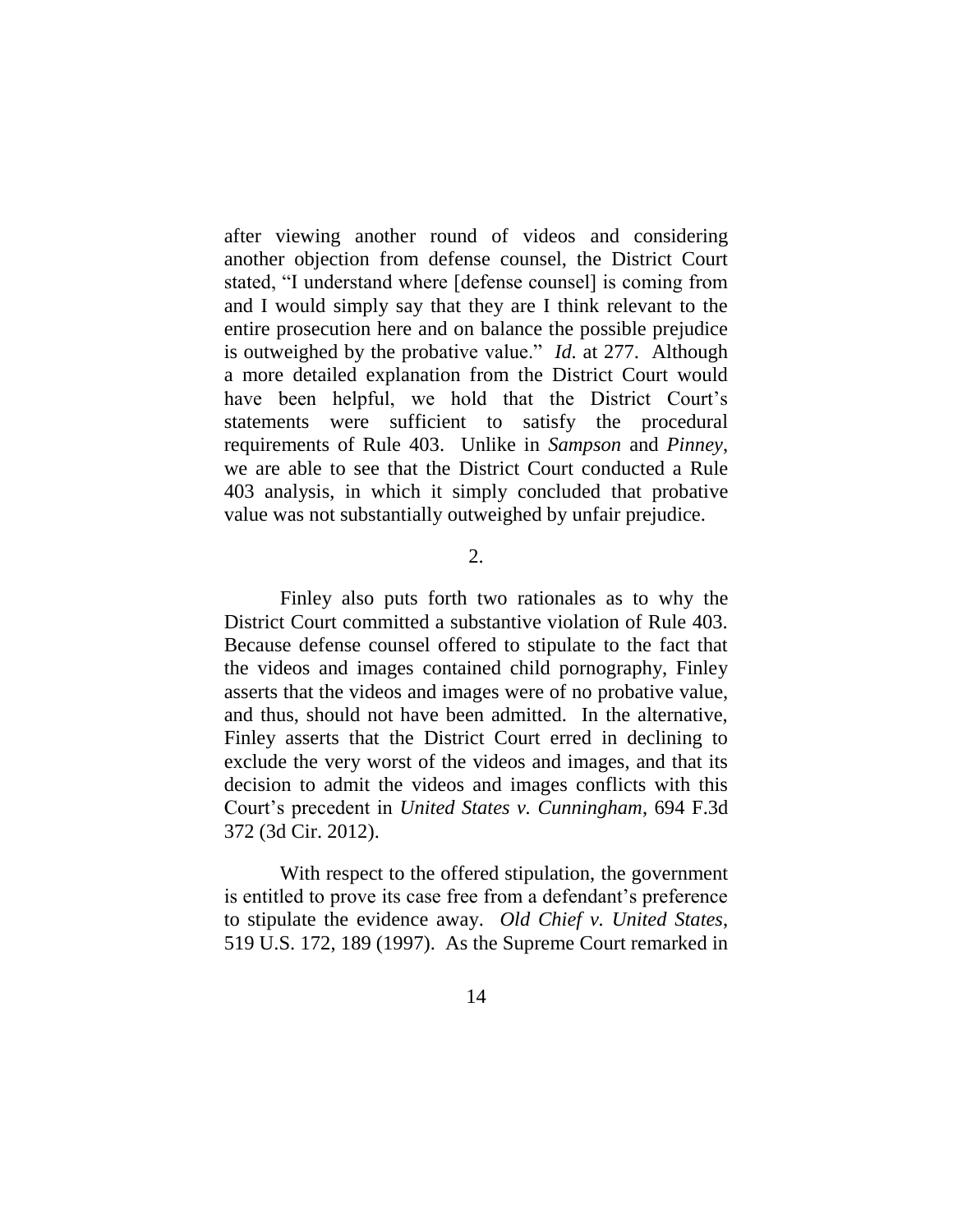*Old Chief*, "[a] syllogism is not a story, and a naked proposition in a courtroom may be no match for the robust evidence that would be used to prove it." *Id.* The government is thus entitled to put forward the relevant evidence that it chooses. *Cunningham*, 694 F.3d at 388. However, that evidence remains subject to Rule 403, *id.*, and the existence of a stipulation is a relevant factor in the Rule 403 balancing process. *Id.* at 386 n.23.

The government contends that because Finley's counsel merely offered to stipulate, and did not actually stipulate, the government still had to prove that Finley produced, received, distributed, and possessed material that met the legal definition of child pornography, and thus the videos and images were of great probative value. This contention, however, is without merit. Although we have yet to explicitly address whether the distinction between an offer to stipulate and an actual stipulation is pertinent for purposes of Rule 403, we have implicitly concluded that it is not. *See id.* at 391 ("[C]ourts are in near-uniform agreement that the admission of child pornography images or videos is appropriate, even where the defendant has stipulated, *or offered to stipulate*, that those images or videos contained child pornography.") (emphasis added). Furthermore, our sister courts of appeals have, on numerous occasions, treated an offer to stipulate the same as an actual stipulation for purposes of analyzing the admissibility of child pornography under Rule 403. *See, e.g.*, *United States v. Polouizzi*, 564 F.3d 142, 149, 153 (2d Cir. 2009); *United States v. Schene*, 543 F.3d 627, 642-43 (10th Cir. 2008); *United States v. Ganoe*, 538 F.3d 1117, 1123-24 (9th Cir. 2008); *United States*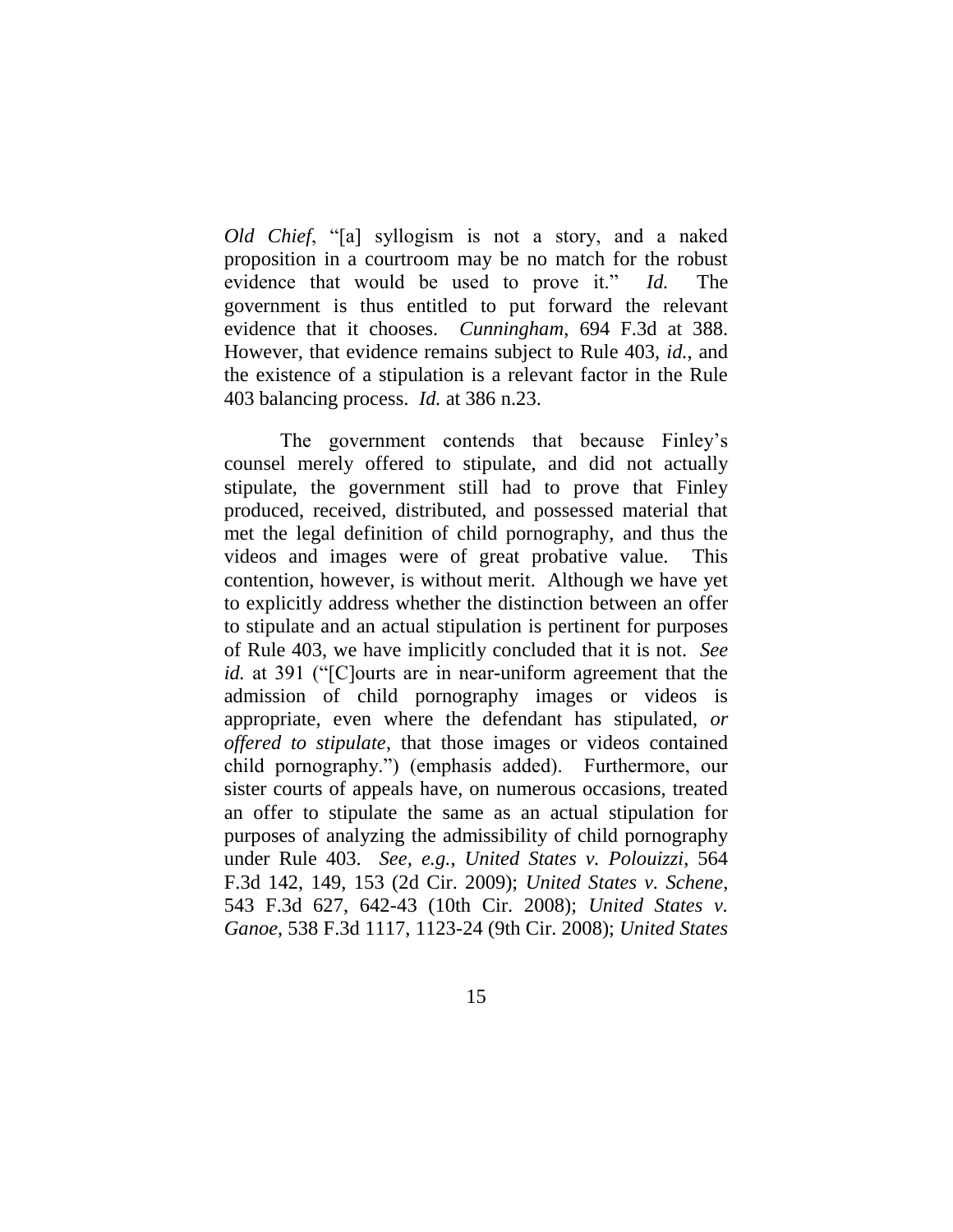*v. Morales-Aldahondo*, 524 F.3d 115, 120 (1st Cir. 2008); *United States v. Sewell*, 457 F.3d 841, 843-44 (8th Cir. 2006). Thus, the fact that defense counsel merely offered to stipulate instead of actually stipulating is of no consequence in this case.

The government's stronger contention as to the probative value of the videos and images is that they were necessary to show that Finley *knowingly* received, distributed, and possessed child pornography. Knowledge was an element of each of the crimes for which Finley was charged at Counts Two, Three, and Four. *See* 18 U.S.C. § 2252(a). Finley counters that the videos and images were not probative of a relevant fact because knowledge was never an issue; i.e., he never argued that he received, distributed, or possessed child pornography without knowing the subject matter with which he was dealing; instead, he argued that he was not the one responsible because someone else gained access to his computer. Finley's counter-argument is misplaced. "[T]he prosecution's burden to prove every element of the crime is not relieved by a defendant's tactical decision not to contest an essential element of the offense." *Estelle v. McGuire*, 502 U.S. 62, 69 (1991). In *Cunningham*, for example, the defendant asserted a similar defense with a similar stipulation, and before we ultimately determined that the District Court had committed a procedural error by not viewing the videos beforehand, we stated that "[e]ven with the parties' stipulation, we recognize that showing the video excerpts here had some probative value because they had a tendency to show that the offender *knew* the videos contain[ed] child pornography." 694 F.3d at 389 (emphasis added); *see also*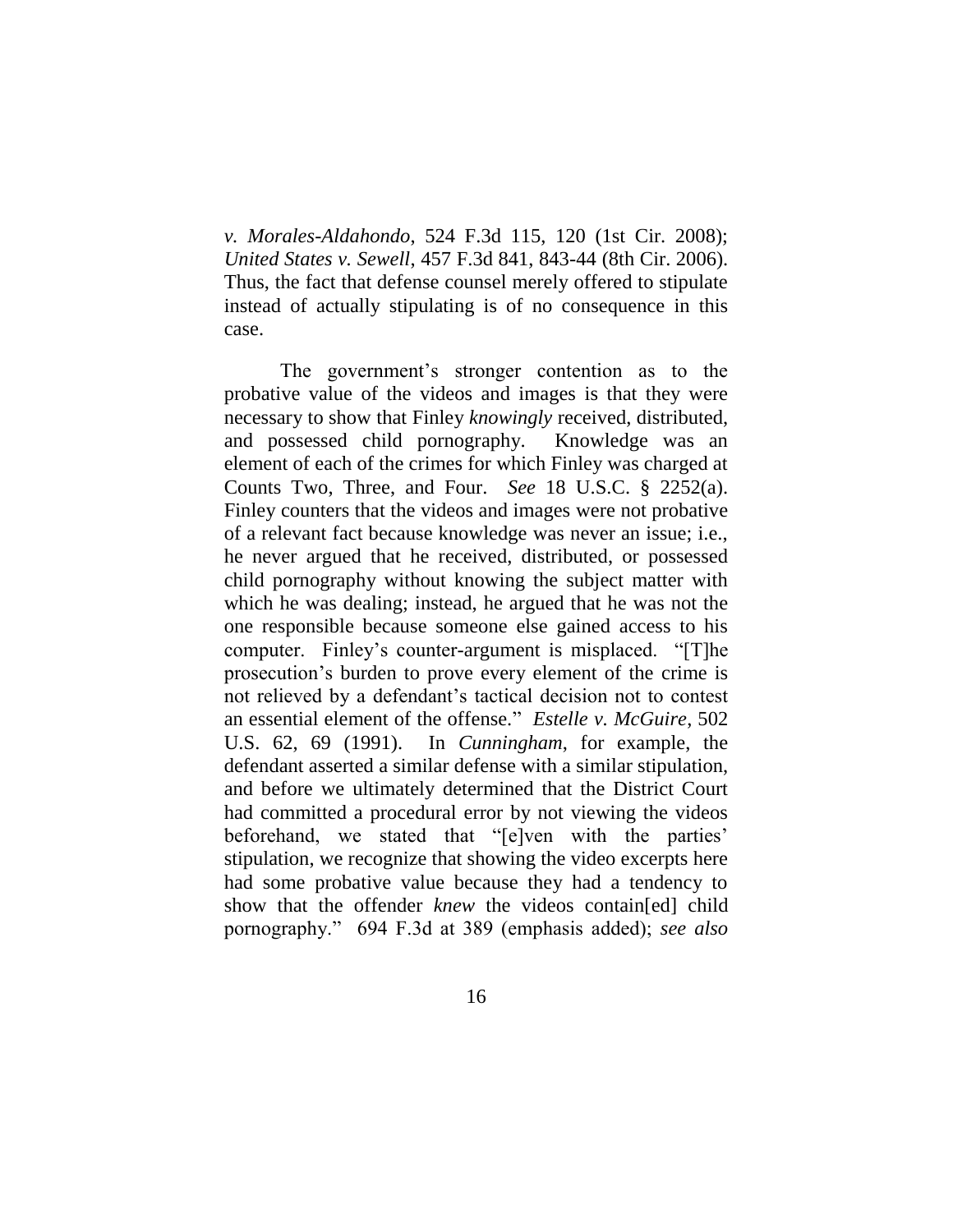*Morales-Aldahondo*, 524 F.3d at 120 (admitting images even though the defendant offered to stipulate that the images contained child pornography and the defendant did not contest the knowledge element of the crime). Thus, even with the stipulation, the videos and images were probative of a material fact.

Finley argues in the alternative that the District Court's decision to admit the worst of the videos and images conflicts with our *Cunningham* precedent. In *Cunningham*, a district court judge permitted videos to be shown to the jury without first viewing the videos to determine whether the danger of unfair prejudice substantially outweighed the probative value of the videos under Rule 403. During Cunningham's trial, the government played two separate videos for the jury containing a total of seven video excerpts. The most disturbing of the video excerpts depicted bondage and other sadistic conduct against prepubescent children. 694 F.3d at 381-82, 390-91. The jury convicted Cunningham on all counts. We concluded that the district court committed a procedural error by not viewing the videos prior to admitting them into evidence, and that because of this procedural error, the district court's "underlying Rule 403 determination [was] not entitled to the full range of deference that we would normally give to it on appeal." *Id.* at 388. Consequently, we conducted our own Rule 403 analysis and held that, with regard to the most disturbing of the videos shown to the jury, "the potential prejudice to the defendant substantially outweighed any probative value that they might have." *Id.* at 391. Critically, we clarified that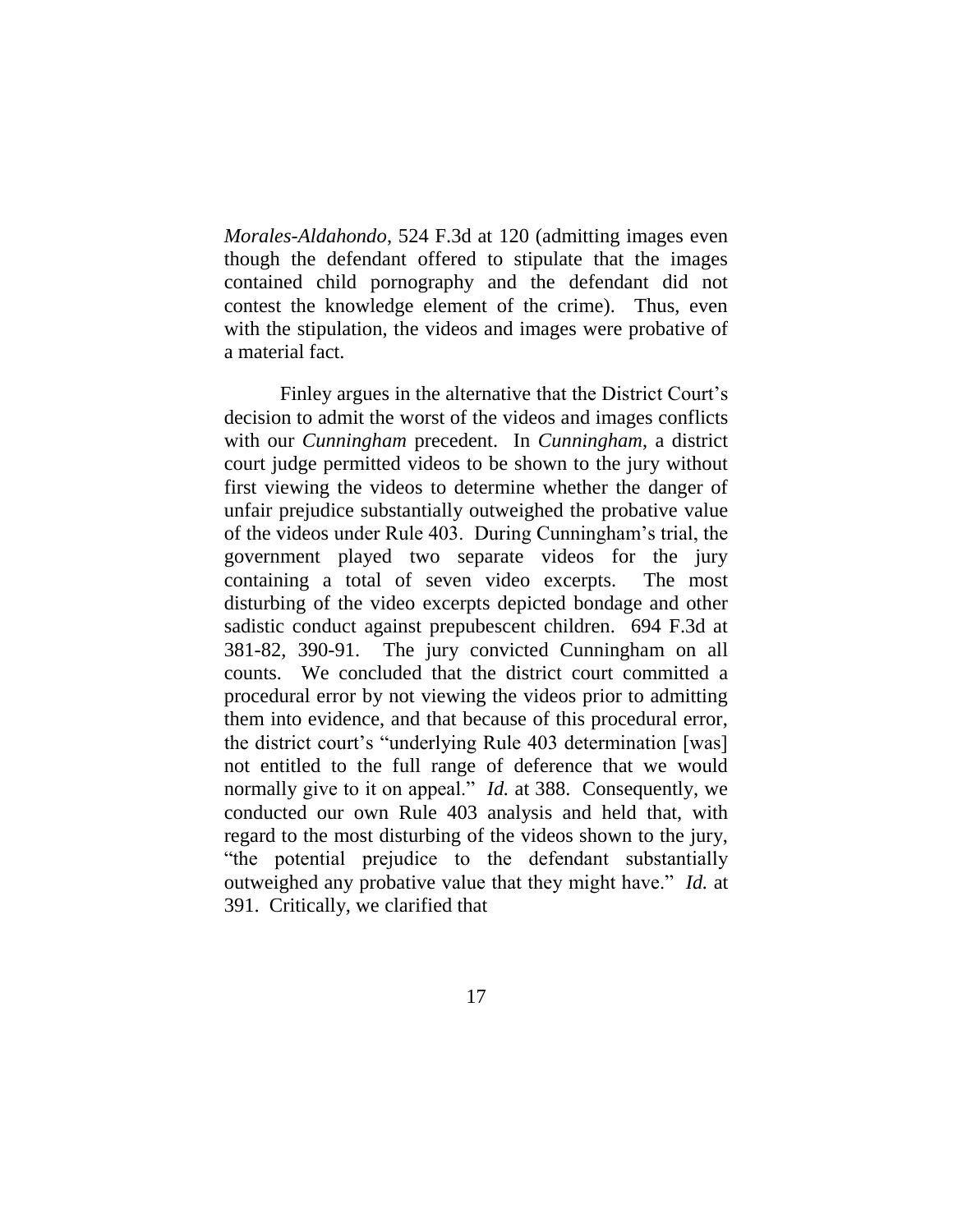"we do not hold that the admission here of video excerpts or other images was *per se*  improper. Indeed courts are in near-uniform agreement that the admission of child pornography images or videos is appropriate, even where the defendant has stipulated, or offered to stipulate, that those images or videos contained child pornography."

*Id.*

Finley's case differs significantly from *Cunningham* in at least one way: at Finley's trial, the District Court viewed the videos and images prior to admitting them into evidence. App. at 205-07, 276-77. Thus, unlike in *Cunningham*, the District Court's ruling warrants full abuse-of-discretion deference. After viewing the first set of videos, the District Court stated:

> "Well, I am not going to try to describe them other than to say in each case there are individuals on the screen committing oral sodomy, and I think it's part of this prosecution so I am going to let them in . . . . I think that the probative value outweighs the possible prejudice."

*Id.* at 207. And, after viewing the second set of videos and images, the District Court stated:

> "I don't think it is necessary for me to put on the record what I think I have just seen. The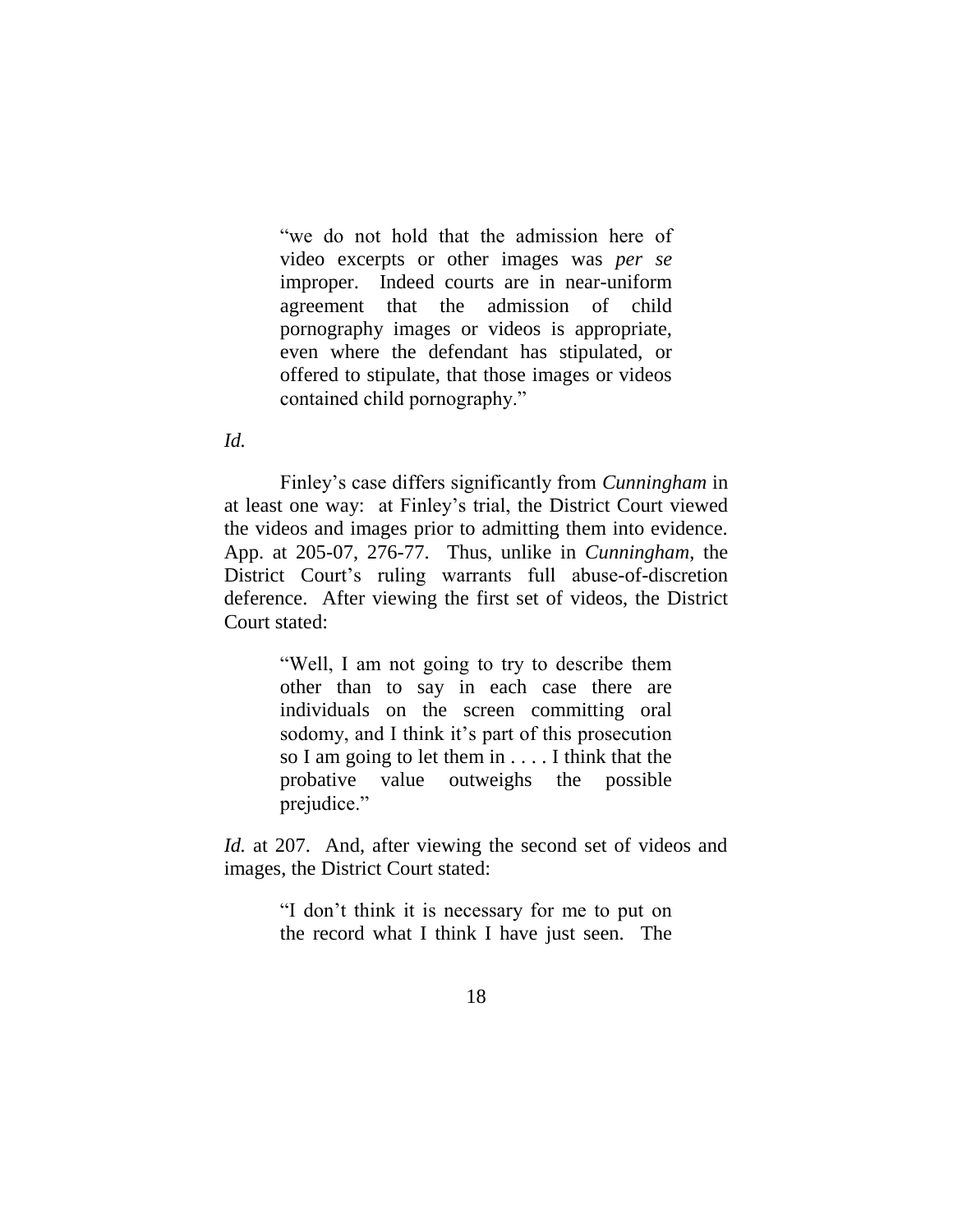pictures will speak for themselves. But I understand where [defense counsel] is coming from and I would simply say that they are I think relevant to the entire prosecution here and on balance the possible prejudice is outweighed by the probative value."

#### *Id.* at 277.

The District Court did not abuse its discretion in making such a determination under Rule 403. As analyzed above, the videos and images were probative of Finley's knowledge that he was receiving, distributing, and possessing child pornography. And, although some of the videos were extremely disturbing and absolutely prejudicial, their presentation was not *unfairly* prejudicial to the point where unfair prejudice substantially outweighed probative value.

The government showed the jury only thirteen video segments and two images<sup>1</sup> of what was a collection of more than 30,000 videos and images belonging to Boys4me2010. In addition, the District Court informed the potential jurors of the disturbing images they might see, asked the potential jurors if they could be fair, and even dismissed one potential juror who had doubts about her ability to be fair on the subject matter of child pornography. *See United States v. Dodds*, 347 F.3d 893, 899 (11th Cir. 2003) (finding

<sup>1</sup> It appears that two video segments lasting two seconds in duration may have been replayed for the jury during Corporal Pearson's testimony. *See* App. 478-81.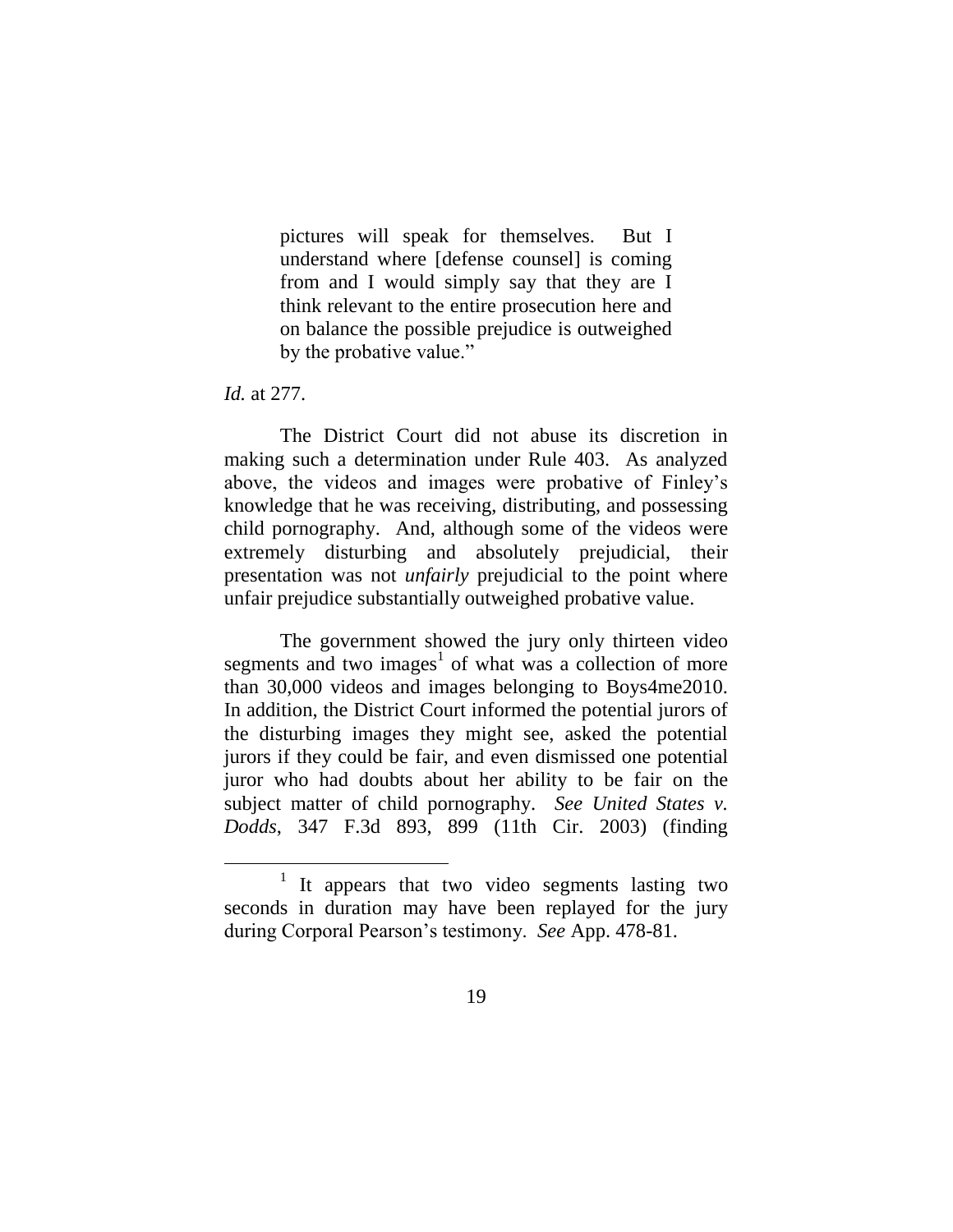significant the fact that the trial court had taken pains to limit the danger of unfair prejudice by cautioning prospective jurors about the disturbing nature of the images and admitting only a small proportion of the images that were found in the defendant's possession).

In sum, with respect to Rule 403, we see no basis to disturb the District Court's judgment of conviction.

B.

With respect to his conviction for producing material depicting the sexual exploitation of a minor at Count One, Finley asserts that the District Court erred in instructing the jury that a sleeping child can "engage in" sexually explicit conduct within the context of § 2251. Finley's contention presents an issue of statutory interpretation. Section 2251(a) pertains to "[a]ny person who employs, uses, persuades, induces, entices, or coerces any minor to *engage in* . . . any sexually explicit conduct." (emphasis added).

"The plain meaning of legislation should be conclusive, except in the rare cases in which the literal application of a statute will produce a result demonstrably at odds with the intentions of its drafters. In such cases, the intention of the drafters, rather than the strict language, controls." *United States v. Ron Pair Enters., Inc.*, 489 U.S. 235, 242 (1989); *see also Hartford Underwriters Ins. Co. v. Union Planters Bank*, 530 U.S. 1, 6 (2000) ("[W]hen the statute's language is plain, the sole function of the courts – at least where the disposition required by the text is not absurd – is to enforce it according to its terms."). In construing a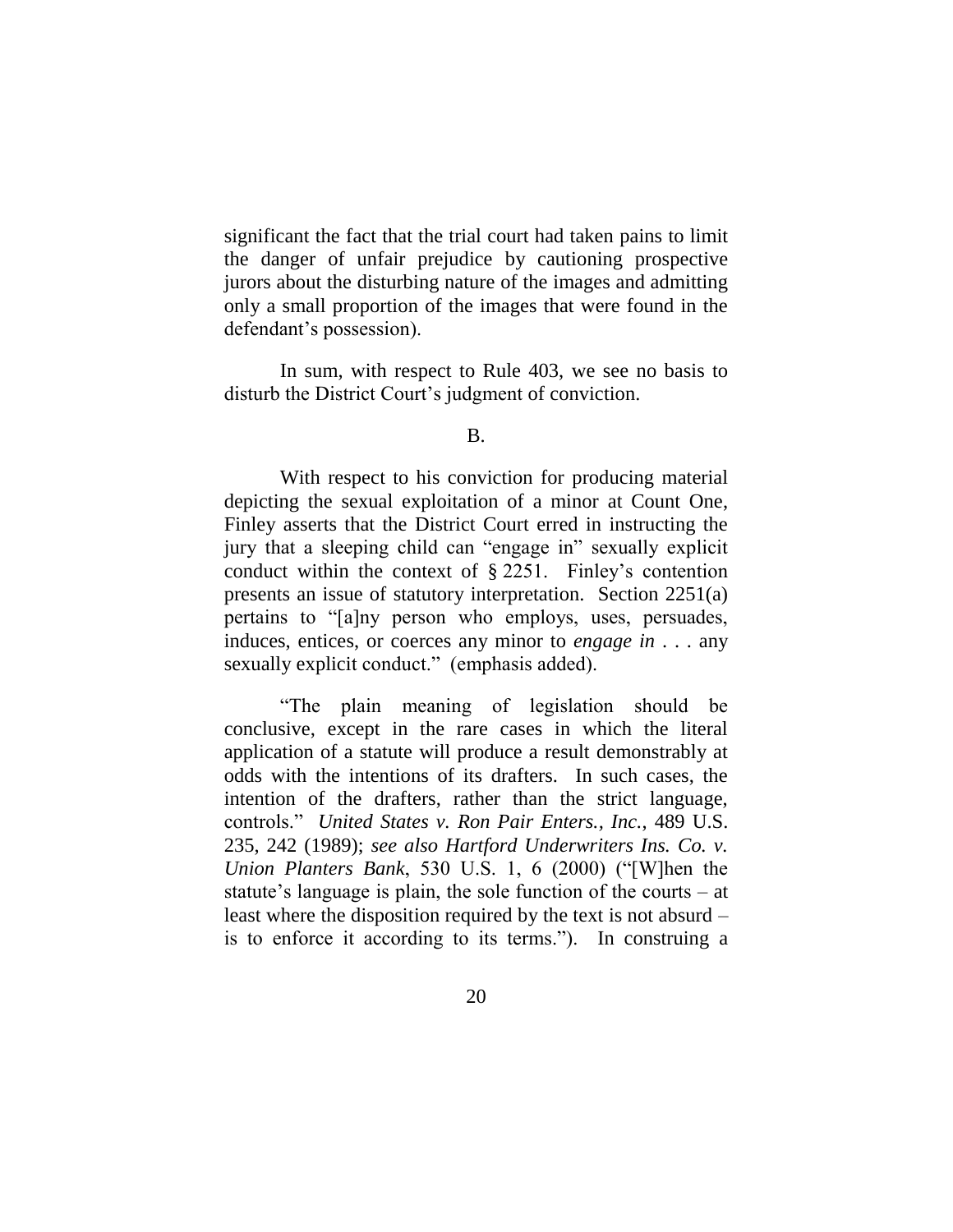provision's plain meaning, the definition of a word in isolation is not necessary controlling. *Dolan v. Postal Service*, 546 U.S. 481, 486 (2006). Depending upon context, "[a] word in a statute may or may not extend to the outer limits of its definitional possibilities." *Id.*

Finley argues that  $\S 2251(a)$ 's plain language cannot be interpreted to encompass situations involving sleeping children. Finley asserts that the statute requires the minor, as opposed to the perpetrator, to engage in the sexually explicit conduct. He also cites to multiple online dictionaries that, in many cases, define "engage," when used as an intransitive verb or followed by the word "in," as requiring active participation and involvement.<sup>2</sup>

Finley's focus on the word "engage" is too narrow. Section 2251(a) pertains to a person who "*employs*, *uses*, *persuades*, *induces*, *entices*, or *coerces* any minor to engage in . . . any sexually explicit conduct." (emphasis added). Congress's utilization of these verbs, especially "uses,"

<sup>2</sup> *See* Appellant's Br. at 52-53 (citing to online dictionaries for definitions of "engage" when used as an intransitive verb or followed by the word "in," including www.thefreedictonary.com ("to involve oneself or become occupied; participate; *engage in conversation*") (last visited July 30, 2013); www.oxforddictionaries.com ("participate or become involved in: *organizations engage in a variety of activities*") (last visited July 30, 2013); www.oed.com ("entangle, involve, commit, mix up") (last visited July 30, 2013)).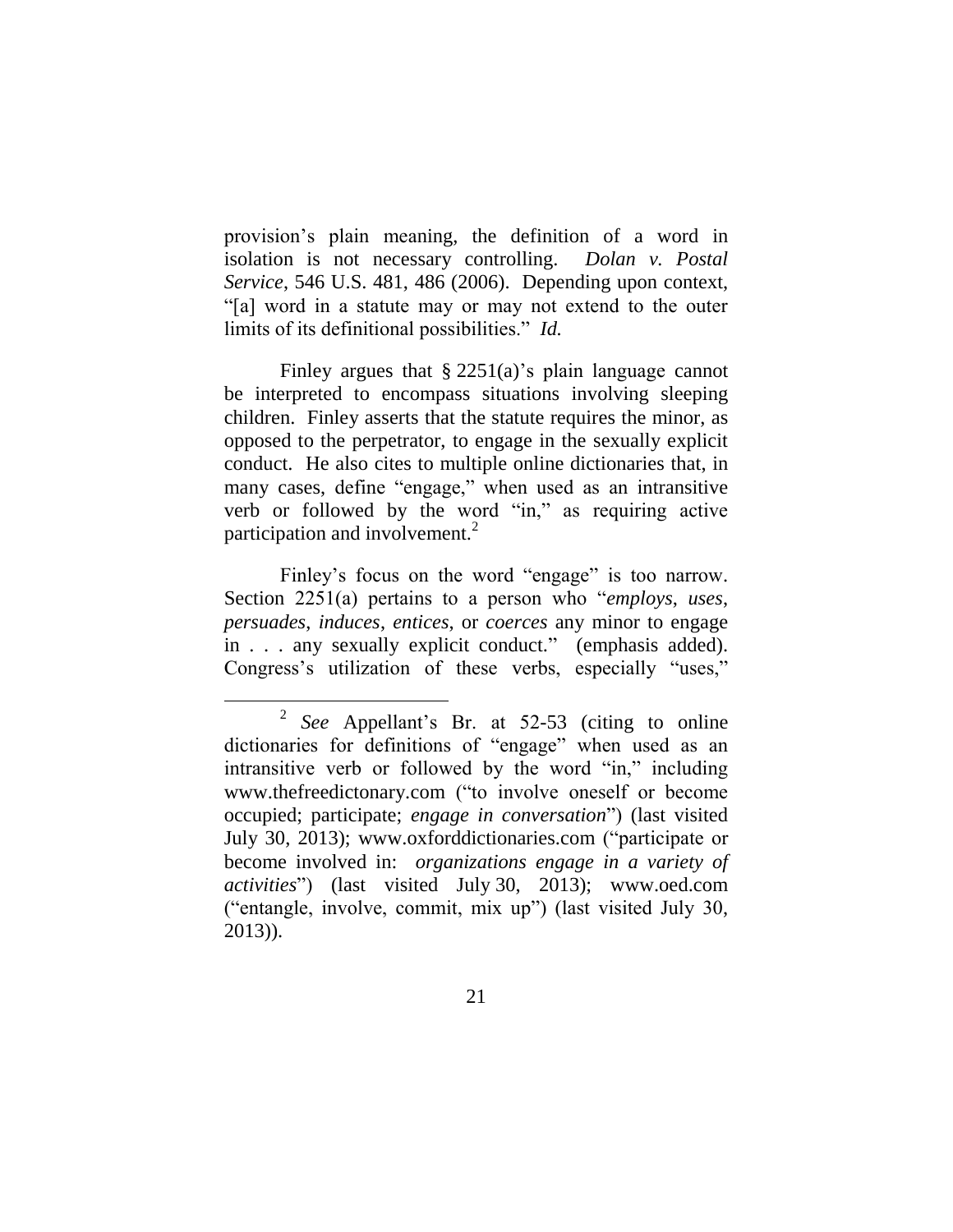indicates that active involvement on the part of a minor is not essential for a conviction under § 2251(a). For example, a perpetrator can "use" a minor to engage in sexually explicit conduct without the minor's conscious or active participation.

Even if the plain language of the statute could be interpreted to support Finley's position, the result of such an interpretation would be absurd and against the obvious policy of the statute. In the only published opinion addressing this issue, the U.S. District Court for the Southern District of New York held that "[a]s a matter both of common sense and public policy, the statute must be construed to protect all children, including those who are unaware of what they are doing or what they are being subjected to, whether because they are sleeping or under the influence of drugs or alcohol or simply because of their age." *United States v. Levy*, 594 F. Supp. 2d  $427$ ,  $443$  (S.D.N.Y. 2009).<sup>3</sup> It would be absurd to suppose that Congress intended the statute to protect children actively involved in sexually explicit conduct, but not protect children who are passively involved in sexually explicit conduct while sleeping, when they are considerably more vulnerable.

 $\overline{a}$ 

<sup>3</sup> Two of our sister courts of appeals, without specifically addressing the issue, have, in published opinions, affirmed convictions under  $\S 2251(a)$  where the material in question involved sleeping children. *See United States v. Vowell*, 516 F.3d 503 (6th Cir. 2008); *United States v. Wolf*, 890 F.2d 241 (10th Cir. 1989).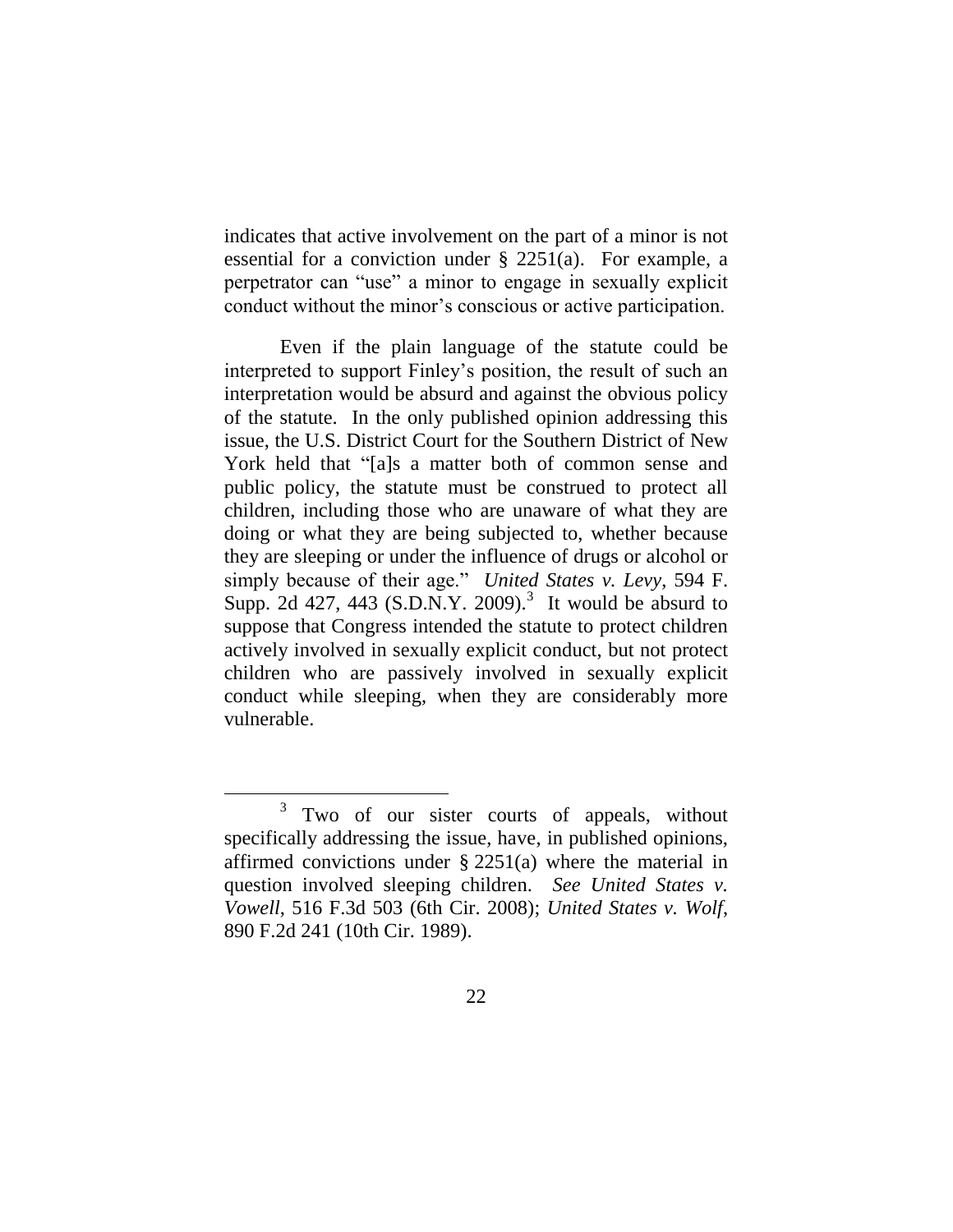In sum, on the basis of statutory text, public policy, and persuasive case law, we hold that the District Court did not err by instructing the jury that a sleeping child can "engage in" sexually explicit conduct within the context of  $§$  2251(a).

C.

Lastly, Finley asserts that the District Court violated his protection against double jeopardy by separately considering, for purposes of sentencing, his convictions for "receiv[ing]" and "distribut[ing]" material depicting the sexual exploitation of a minor under  $\S$  2252(a)(2). The Double Jeopardy Clause of the Fifth Amendment provides: "[N]or shall any person be subject for the same offence to be twice put in jeopardy of life or limb." This clause, among other things, "protects against multiple punishments for the same offense." *Ohio v. Johnson*, 467 U.S. 493, 498 (1984). In order for multiple punishments to constitute a double jeopardy violation, the multiple charged offenses must be the same in law *and* in fact. *United States v. Felton*, 753 F.2d 276, 278 (3d Cir. 1985).

A determination of whether the multiple charged offenses are the same in law involves consideration of whether the statutory provision in question creates multiple offenses or only one offense that can be proven in alternative ways. *See United States v. Rigas*, 605 F.3d 194, 207 (3d Cir. 2010) (en banc). In contrast, a determination as to whether the two charged offenses are the same in fact involves consideration of whether the given conduct violated the statute multiple times or only once. *Id.* at 212. "The Double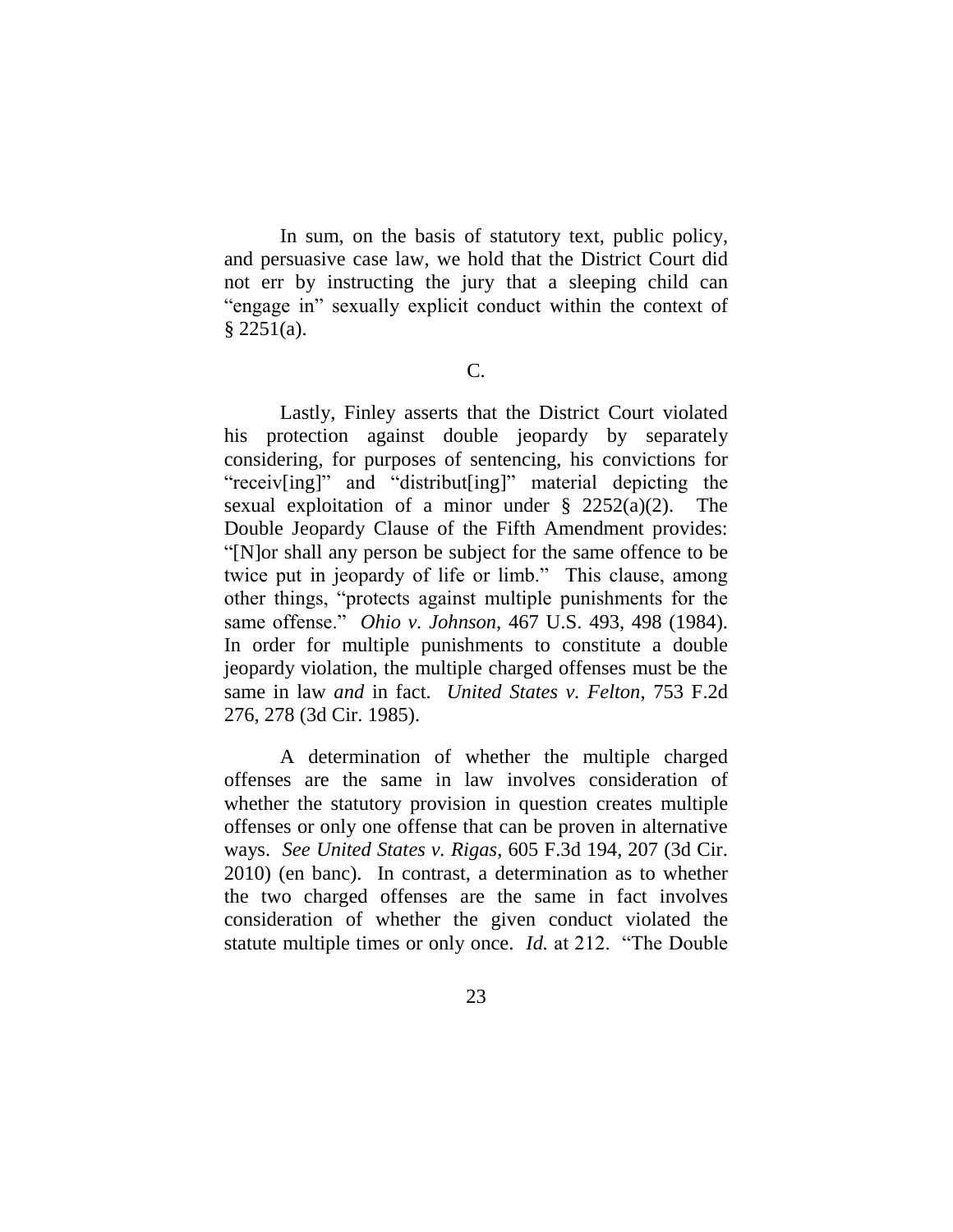Jeopardy Clause is not implicated when multiple separate violations of the same provision are charged in multiple counts." *United States v. Snyder*, 189 F.3d 640, 647 (7th Cir. 1999).

With respect to whether Finley's convictions for "receiv[ing]" and "distribut[ing]" material depicting the sexual exploitation of a minor were the same in law, we must examine  $\S 2252(a)(2)$ , which provides as follows:

> "Any person who knowingly receives, or distributes, any visual depiction using any means or facility of interstate or foreign commerce . . . if the producing of such visual depiction involves the use of a minor engaging in sexually explicit conduct; and such visual depiction is of such conduct . . . shall be punished."

A natural reading of  $\S$  2252(a)(2) supports Finley's position that the provision creates one offense in law that can be proven in alternative ways. "When Congress crafts a statute to create distinct offenses, it typically utilizes multiple subsections or separates clauses with semicolons to enumerate separate crimes." *Rigas*, 605 F.3d at 209. Section  $2252(a)(2)$ , however, does not contain multiple subsections or separate clauses with semicolons to indicate separate crimes for "receiv[ing]" or "distribut[ing]" visual depictions of minors engaged in sexually explicit conduct, and thus § 2252(a)(2) does not create distinct offenses for "receiv[ing]" and "distribut[ing]" child pornography.